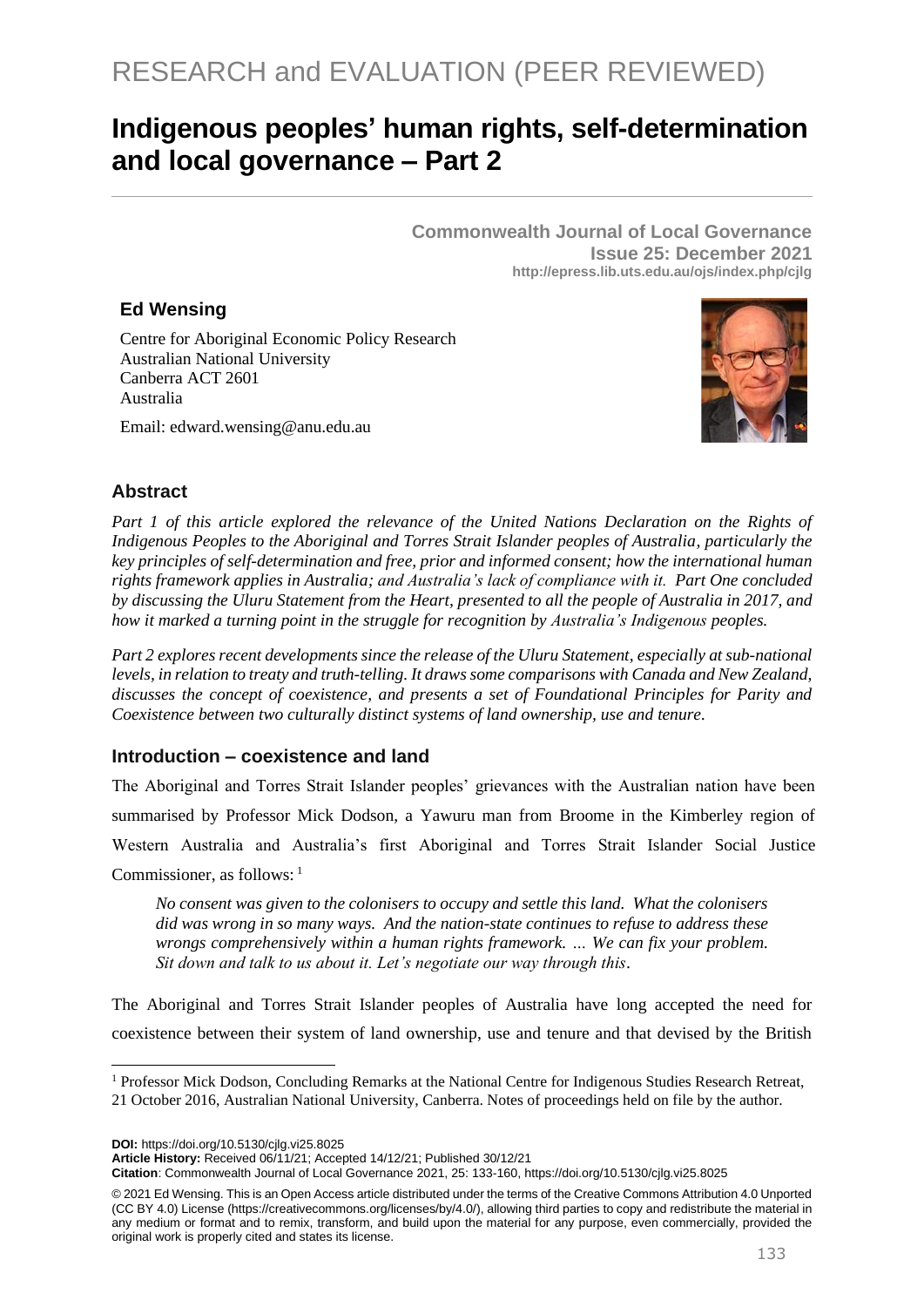Crown. Indeed, coexistence is now deeply embedded in Aboriginal peoples' perceptions of how those systems should interact with each other (Howitt 2006, p. 64; Brigg and Murphy 2011, p. 26). They seek coexistence on equal terms between the two systems of law and custom, not one always prevailing over the other.

*There are two laws. Our covenant and white man's covenant, and we want these two to be recognised… We are saying we do not want one on top and one underneath. We are saying that we want them to be equal* (David Mowaljarlai, Elder, Ngarinyin people, Western Australia, 1997).<sup>2</sup>

First Nations peoples are clearly not satisfied with the form of coexistence introduced by the High Court of Australia in *Wik Peoples v State of Queensland*. 3 It predicated recognition of native title on the basis of *"remnant possibilities"* (Walker 2015, p. 19) left *after* priority was given to the Crown's land tenures, merely because the two sets of rights and interests could not be exercised simultaneously (Strelein 2009, p. 35).

According to Howitt (2019, p. 7) *"coexistence is foundational in the ongoing challenge of recognising, respecting and accommodating human diversity".* People and cultures all bring different sorts of claims, relationships and understandings to the same lands and spaces, and with each other, and all of these factors have implications for just, equitable and sustainable decision-making about ownership, occupation and use of land (Howitt and Lunkapis 2010, p. 109).

Application of this concept of coexistence demands that we confront the realities of our mutual responsibilities – those of colonial-settler societies and Indigenous societies – for land justice: *"responsibilities that arise from living together in shared spaces that demand an unsettling of deep colonial power relations"* (Porter and Barry 2016, p. 19). It also requires *"an acceptance of multiple and overlapping jurisdictions"* where our *"plural relations to and governance of place all have relevance and standing"* (Porter and Barry, pp. 5–6). Furthermore, coexistence is about a *"mediation on discomfort"* (Watson 2007, p. 30), in that it means *"acknowledging uncomfortable questions"* about how lawful Australia's sovereign status is and how Australia established its legal and land administration systems which Brennan J in *Mabo (No. 2)* held *"cannot be destroyed"* or the *"skeletal principles of which cannot be fractured".* 4

Establishing a mutually respectful coexistence with respect to property in land between First Nations peoples and the Crown involves challenging the power asymmetry between the parties, respecting the parity of two distinctly different approaches to land ownership and governance, and negotiating their interaction through agreements on matters of mutual concern (Wensing 2016, p. 51). It must include

<sup>2</sup> Personal communication with the author. See als[o http://kadomuir.wixsite.com/kadomuir](http://kadomuir.wixsite.com/kadomuir)

<sup>3</sup> (1996) 187 Commonwealth Law Reports 1.

<sup>4</sup> (1992) 175 Commonwealth Law Reports 1, Brennan J, pp. 30, 43.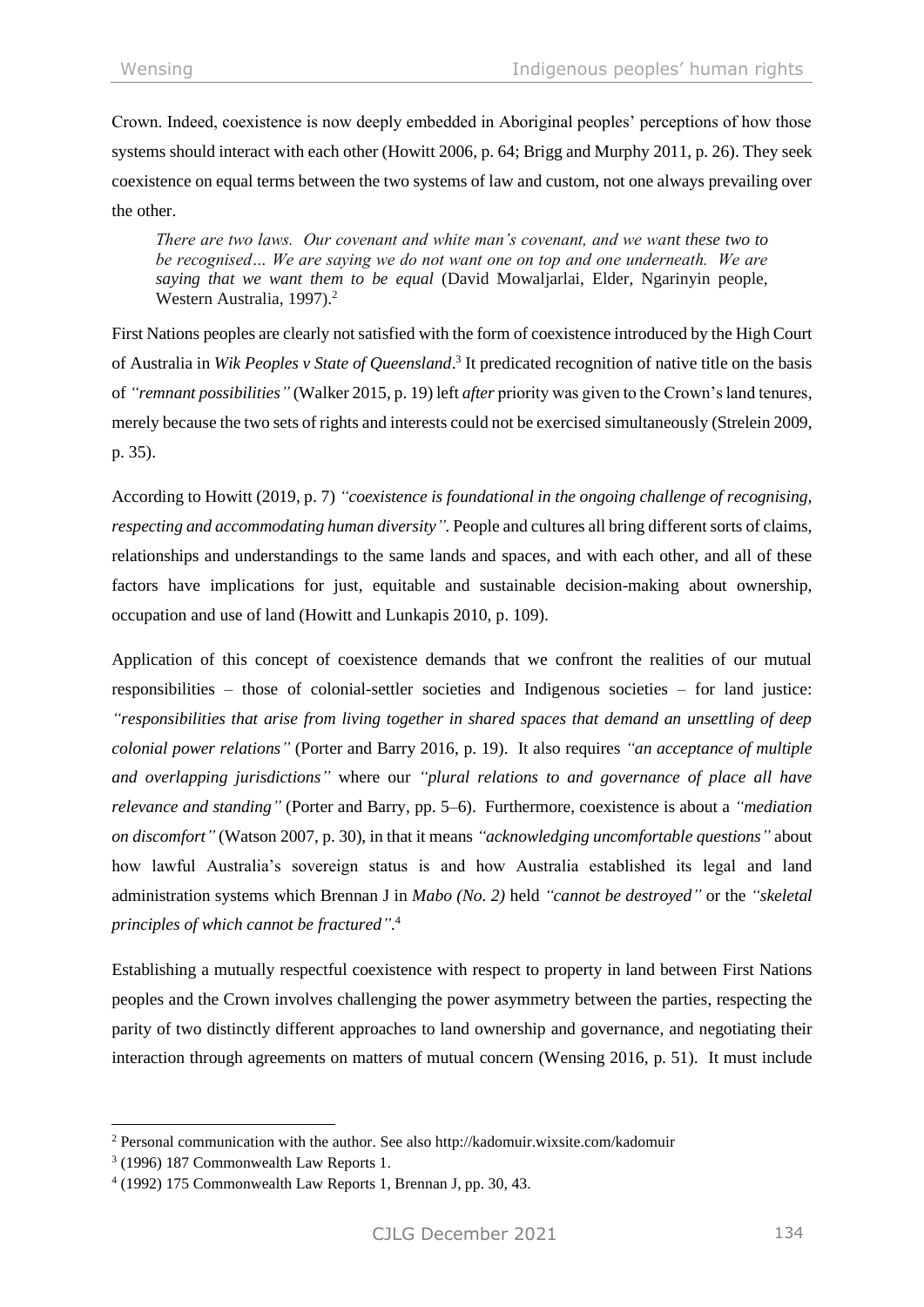recognition of First Nations' pre-existing sovereignty, the integrity of their law and custom, and their right to self-determination and governance over their affairs, especially their ancestral lands and waters.

And therein lies the need for a treaty or 'Makarrata', a Yolngu word from north-eastern Arnhem land in the Northern Territory of Australia, sometimes translated as *"things are alright again after a conflict"* or *"coming together after a struggle*" (Hiatt 1987, p. 140). 5

# **The Uluru Statement's 'Guiding Principles'**

As outlined in Part 1 of this paper, the *Uluru Statement from the Heart* (Figure 1) emerged from a series of regional Dialogues which culminated in a National Constitutional Convention held at Uluru in central Australia on the land of the Aṉangu People in May 2017. The Dialogies and Convention were organised by a Referendum Council appointed by the then prime minister and leader of the opposition to lead a process of national consultations about constitutional recognition of Australian's First Nations Peoples (Referendum Council 2017a). Significantly, the *Uluru Statement* was deliberately issued to *all the people* of Australia rather than their political leaders because *"the people of Australia… understand the current climate of policy inertia and it is they who ultimately can change the Constitution's text"* (Davis 2017, p. 132).



*Figure 1 Uluru Statement from the Heart, May 2017*

Source: Referendum Council (2017b)

Reforms that had emerged with the highest level of support from the Dialogues were *"the Voice to Parliament, Agreement-making through Treaty, and Truth-telling"* (Referendum Council 2017a, p. 15).

<sup>5</sup> Hiatt argues that perhaps 'garma' may have been a better choice because it means 'getting together of minds in order to reach complete accord'.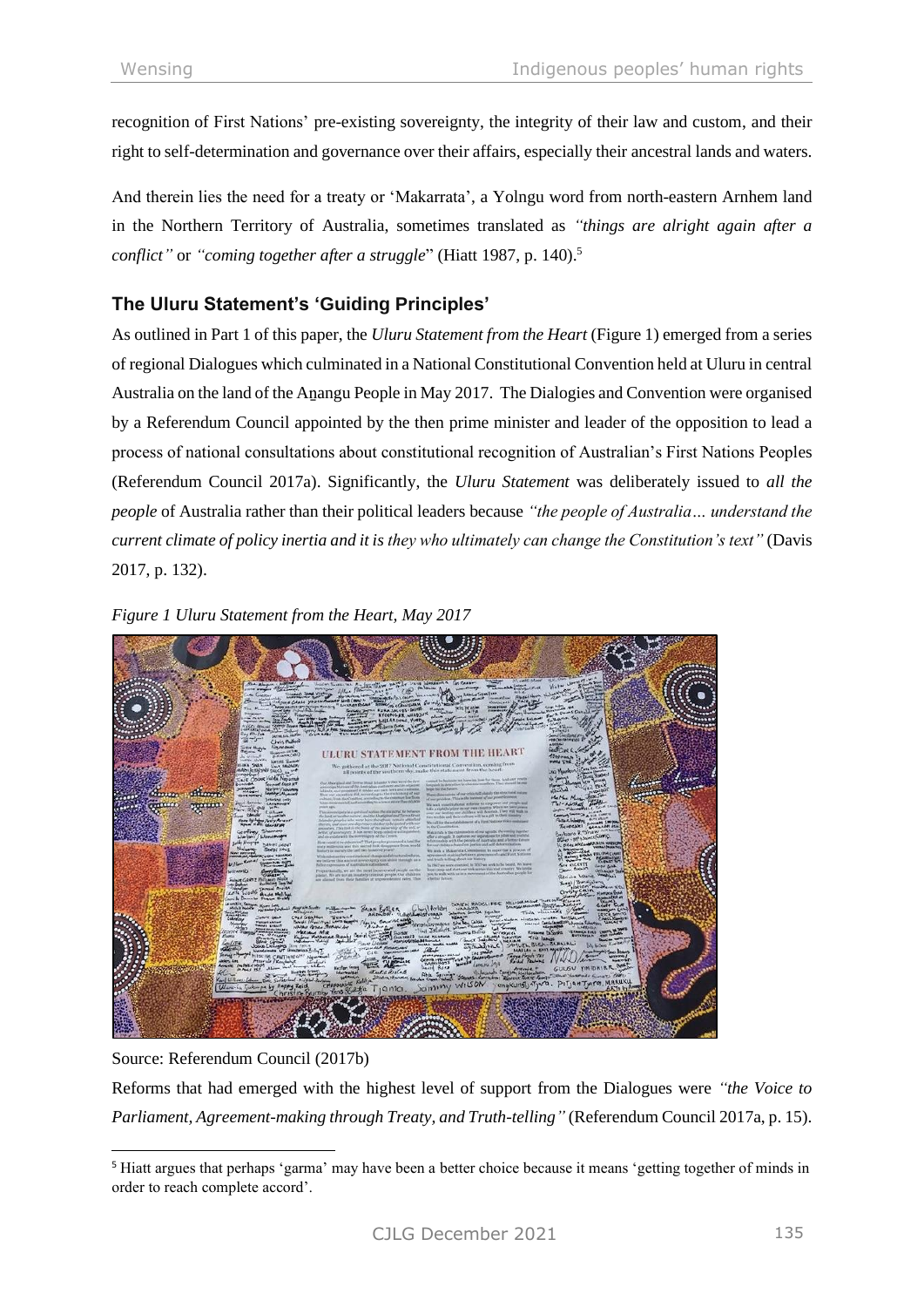However, the Australian (federal) government's negative response to the *Uluru Statement* (Turnbull et al. 2017) was *"a stunning repudiation of the historic Indigenous agreement painstakingly reached at Uluru"* (Lino 2018, p. 67). It was very clear that the conservative government would not go down the path of a national treaty or truth-telling. Also, while the government subsequently initiated a co-design process for a *legislated* Voice to Parliament and to improve local and regional decision-making (Wyatt, K. 2019), this does not satisfy the Referendum Council's (2017a) call for a *constitutionally enshrined* Voice that cannot be abolished by a future government. At the time of writing, the government was yet to indicate precisely how it intends to proceed.

In the course of conducting the Dialogues, the Referendum Council developed a set of Guiding Principles for assessing and deliberating on reform proposals. These were discussed and adopted by consensus at the Uluru Convention (Referendum Council, 2017a, p. 22) and are reproduced in Figure 2.

#### *Figure 2 Guiding Principles developed by the Referendum Council, 2017*

The following quiding principles have been distilled from the Dialogues. These principles have historically underpinned declarations and calls for reform by First Nations. They are reflected, for example, in the Bark Petitions of 1963, the Barunga Statement of 1988, the Eva Valley Statement of 1993, the Kalkaringi Statement of 1998, the report on the Social Justice Package by ATSIC in 1995 and the Kirribilli Statement of 2015. They are supported by international standards pertaining to Indigenous peoples' rights and international human rights law.

The principles governing the assessment by the Convention of reform proposals were that an option should only proceed if it:

- 1. Does not diminish Aboriginal sovereignty and Torres Strait Islander sovereignty.
- 2. Involves substantive, structural reform.
- 3. Advances self-determination and the standards established under the United Nations Declaration on the Rights of Indigenous Peoples.
- 4. Recognises the status and rights of First Nations.
- 5. Tells the truth of history.
- 6. Does not foreclose on future advancement.
- 7. Does not waste the opportunity of reform.
- 8. Provides a mechanism for First Nations agreement-making.
- 9. Has the support of First Nations.
- 10. Does not interfere with positive legal arrangements.

Source: Referendum Council (2017a, p. 22)

The first principle concerns Aboriginal and Torres Strait Islander sovereignty. Centring sovereignty in the *Uluru Statement* was deliberate, reflecting historic grievances with the Crown: *"Aboriginal and*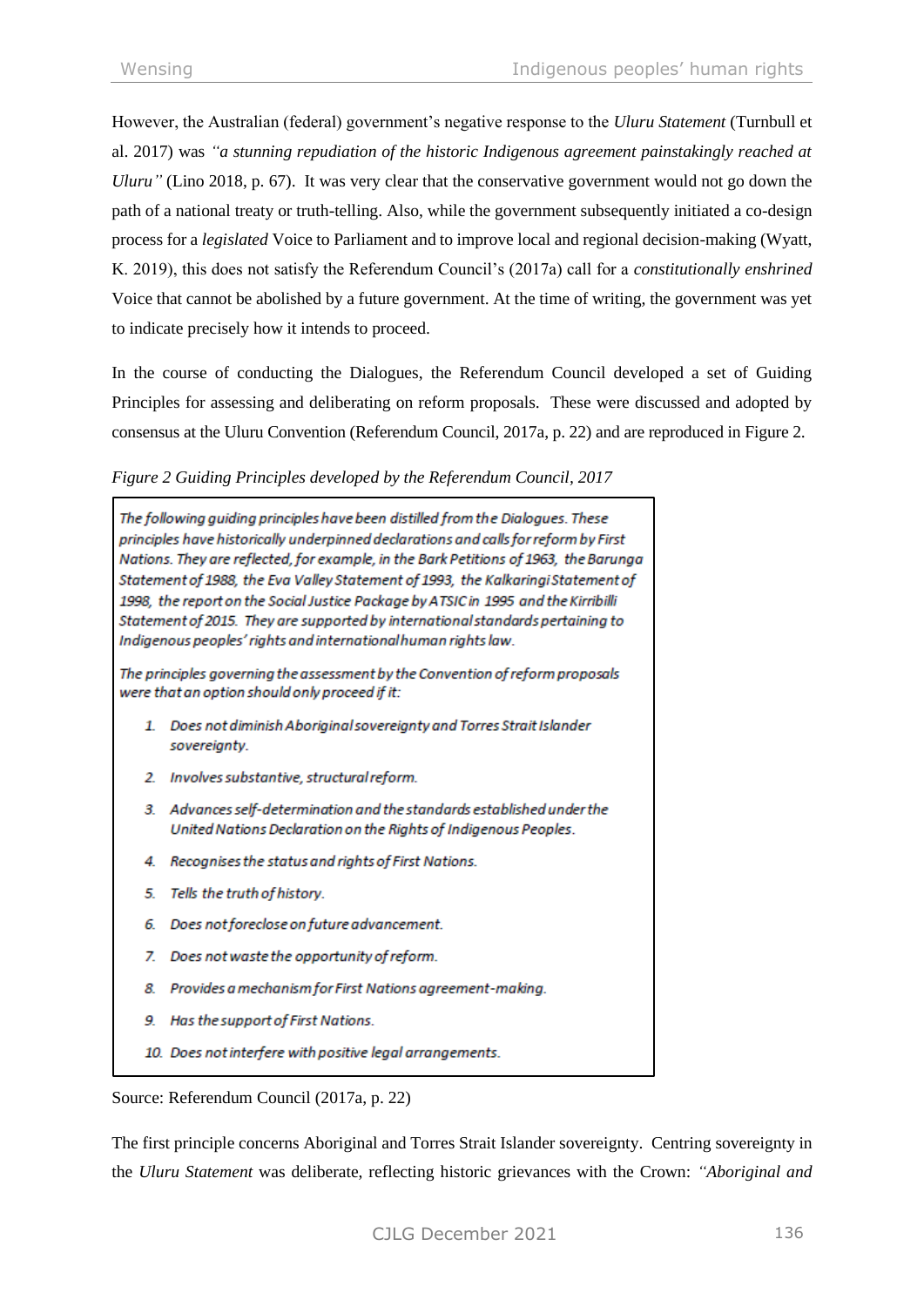*Torres Strait Islander peoples were the first sovereign Nations of the Australian continent and its adjacent islands, and possessed it under our laws and customs"* (Referendum Council 2017b). To convey the meaning of sovereignty, the Statement invoked international law on decolonisation and selfdetermination.

*This sovereignty is a spiritual notion: the ancestral tie between the land, or 'mother nature', and the Aboriginal and Torres Strait Islander peoples who were born therefrom, remain attached thereto, and must one day return thither to be united with our ancestors. This link is the basis of the ownership of the soil, or better, of sovereignty. It has never been ceded or extinguished, and co-exists with the sovereignty of the Crown* (Referendum Council 2017b).

The need for truth-telling emerged from the Dialogues because *"the true history of colonisation must be told: the genocides, the massacres, the wars and the ongoing injustices and discrimination"* (Referendum Council 2017a, p. 32). Principle 5 therefore reflects the importance of truth-telling to heal the relationship between First Nations and Australia as a whole, echoing the United Nations (UN) *Declaration on the Rights of Indigenous Peoples* ('UNDRIP', UN 2007); the resolution on the *Right to the Truth* adopted by the UN Human Rights Council (UN 2012); and the similar resolution passed by the UN General Assembly in 2013 (UN 2013).

Principle 8 is about agreement-making through treaty. The right to treaties, agreements and other constructive arrangements with nation states is enshrined in Article 37 of UNDRIP. Gover (2020 pp. 77–78) argues that Article 37 is a declaration that treaty guarantees are not to be diminished by other provisions in UNDRIP and therefore it *"appropriately exemplifies the kind of priority that historical collective Indigenous rights must have if they are to be adequately protected from the competing claims of third parties".* Gover (2020) also asserts that Article 37 *"conveys the correct (in this author's view) understanding of appropriately concluded treaties as quasi-contractual constitutional agreements that are not subject to general norms of distributive justice, individual rights and non-discrimination principles".* Current treaty developments in Australia provide an excellent opportunity to include references to Article 37 in preambular paragraphs and also in any legislative and regulatory mechanisms implementing them.

The *Uluru Statement* represents a major turning point in Australia's national conversation about First Nations' rights precisely because it not only sets out Indigenous peoples' outstanding grievances, but also invites the Australian people to engage with them through treaty and truth-telling. While the Australian government's response has been at best disappointing, significant progress is being made in Australia's states and territories.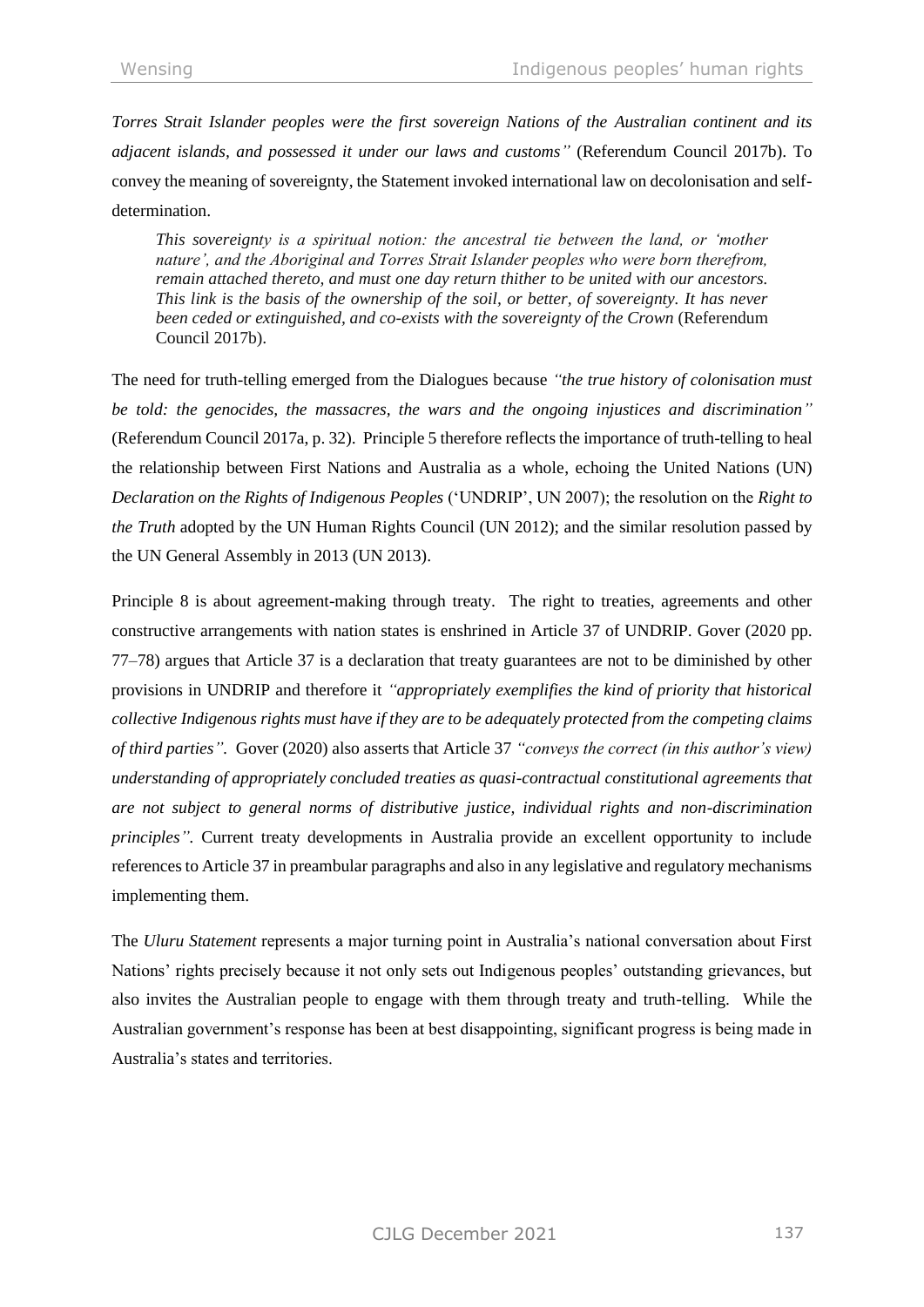# **Treaty developments**

Since the release of the *Uluru Statement*, five of Australia's eight sub-national jurisdictions have committed to treaty or treaties. In order of commencement, those are Victoria, the Northern Territory (NT), Queensland, the Australian Capital Territory (ACT) and Tasmania. 6 Also, in Western Australia a recent native title settlement has several hallmarks of a treaty. Some of these sub-national developments are arguably world-class.

## *Victoria*

The 'Aboriginal community'<sup>7</sup> of Victoria and the Victorian government have been working toward a treaty since February 2016 (Government of Victoria 2016). The government has acknowledged the need for a state-wide Aboriginal representative body with which it could negotiate and that the process of self-determination *"has to start with Aboriginal Victorians"* (Hutchins 2016). It has adopted the pathway shown in Figure 3.

The first step was to enact the *Advancing the Treaty Process with Aboriginal Victorians Act 2018*, the first attempt to legislate a treaty process with Aboriginal Australians. Notably, the preamble states that Aboriginal Victorians maintain their sovereignty was never ceded, that they have long called for treaty, that these calls have gone unanswered, and that the time has now come for Aboriginal Victorians and the State to talk treaty. The Act established a Treaty Advancement Commission charged with creating an Aboriginal representative body and developing a treaty negotiation framework. This led to the establishment of the First Peoples' Assembly of Victoria (FPAV) as the elected voice for Aboriginal people and communities in treaty discussions, and as the State's equal partner in the next phase of the pathway.

The role of the FPAV is not to negotiate a treaty or treaties, but rather to work with the government to create a framework of rules and processes for reaching agreement. The Act requires the FPAV and the state government to establish four mechanisms to support treaty negotiations: a treaty authority; a treaty negotiation framework; a self-determination fund; and an ethics council (Victorian Parliamentary Library and Information Service 2018, p. 4). To reinforce its independence from the Victorian government, the FPAV is a company limited by guarantee. It has developed its own constitution (FPAV 2019) and a governance framework about decision-making and the respective roles of the members,

<sup>6</sup> The South Australia government embarked on treaty negotiations in February 2017, before the release of the *Uluru Statement,* as part of its commitment to building a better and stronger relationship with Aboriginal people. However, a state election in March 2018 produced a change in government from Labor to Liberal, which then 'paused' the treaty negotiations in favour of 'other priorities' on Indigenous matters (Walquist 2018; Thomas 2017).

<sup>7</sup> While 'Aboriginal community' is often used to describe Aboriginal people, it is important to note that people who identify as Aboriginal Victorians cannot be seen as one entity who share a single 'community' (Graham and Petrie 2018, p. 10).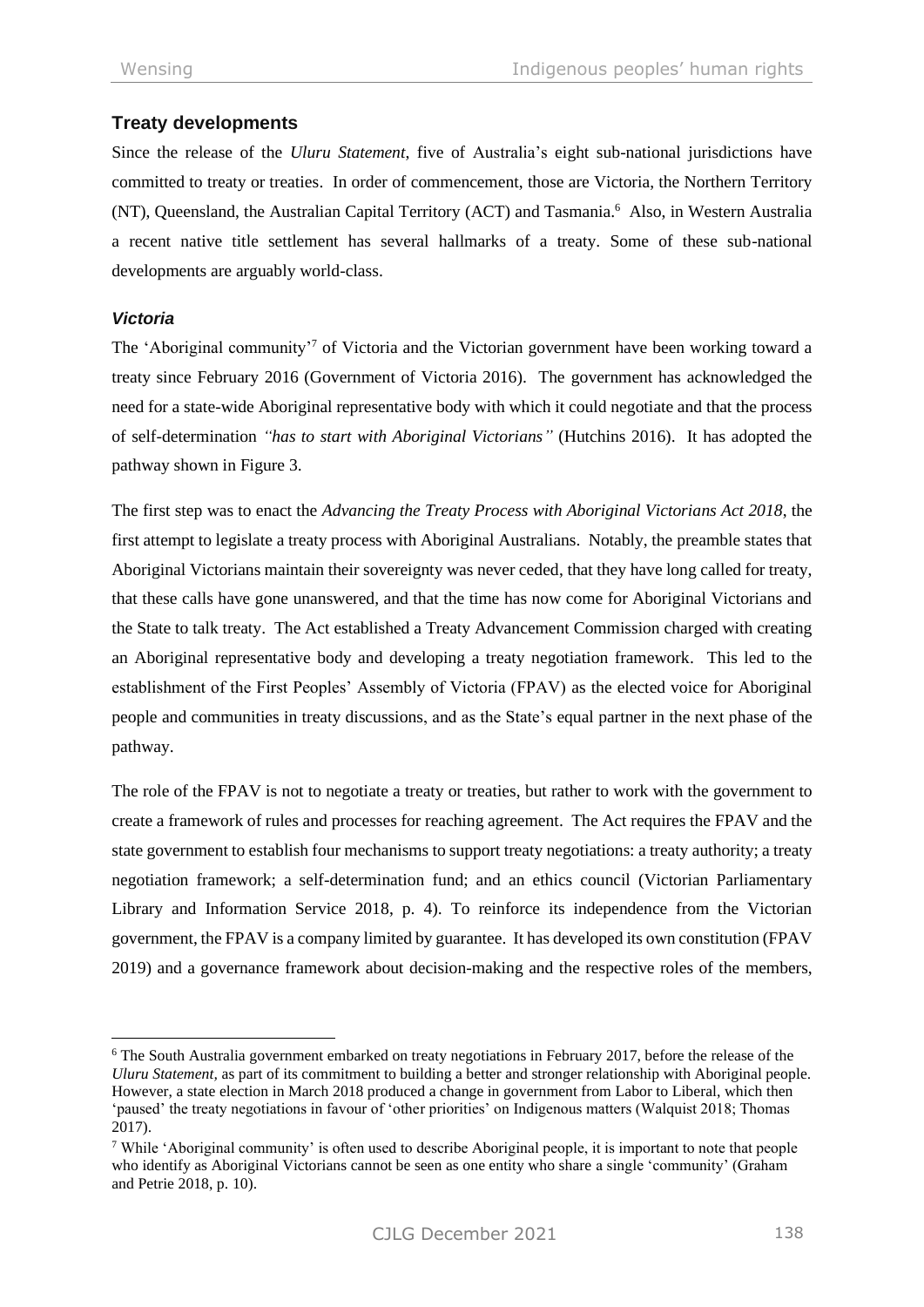board, co-chairs and committee (FPAV undated). Importantly, all decisions on treaty-related matters are to be made by the Assembly members.





Source: Victorian Treaty Advancement Commission (2018)

The FPAV was initially designed to comprise 33 seats: 21 determined through a popular voting process, and 12 reserved for formally recognised Traditional Owner groups. The Act allows the number to increase if more groups are established. Among the outstanding issues to be resolved is the imbalance between residents as distinct from Traditional Owners and the disparity about speaking on or for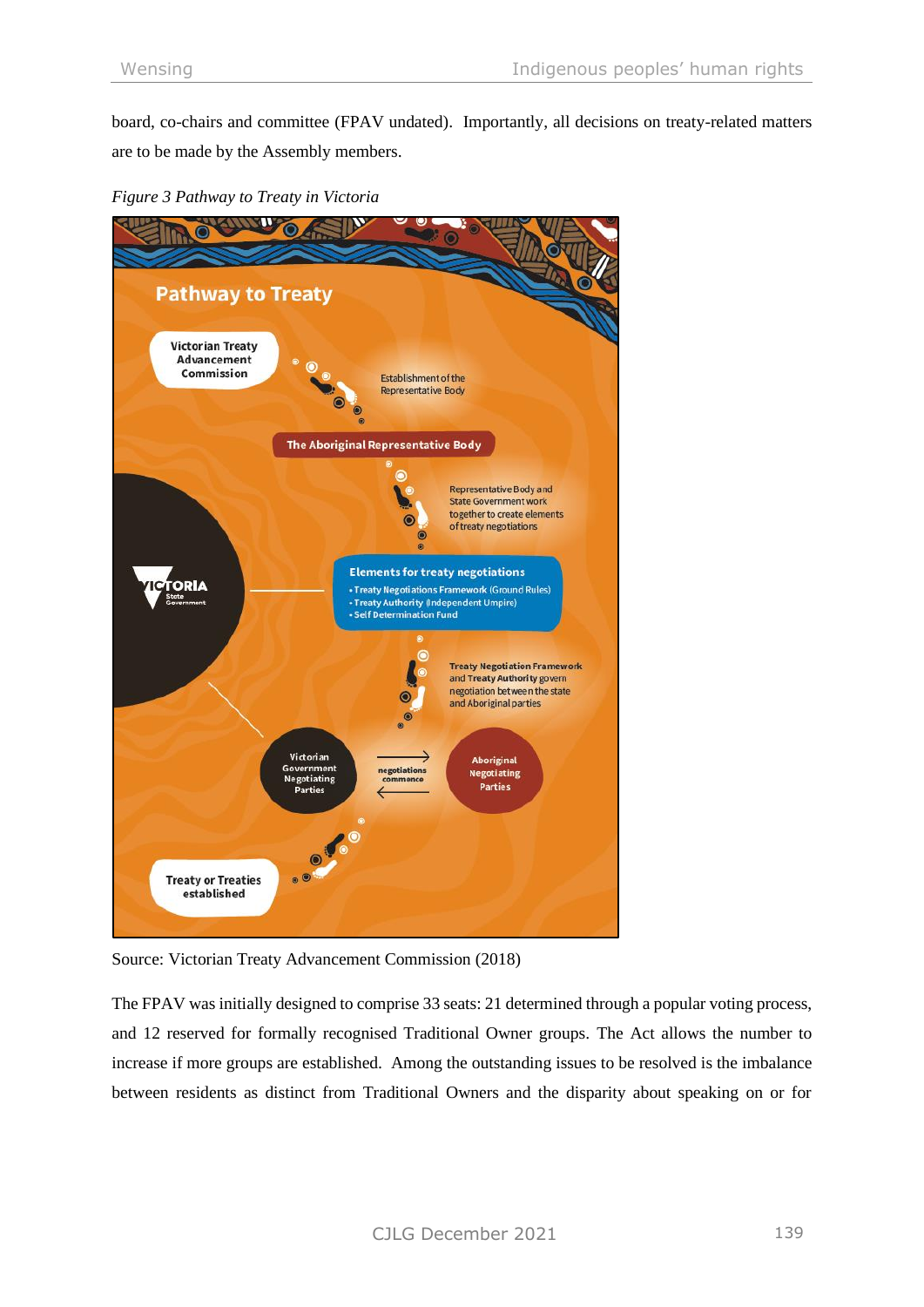someone else's Country. There are also concerns that the government compromised its message about Aboriginal-led processes by legislating the treaty pathway before the FPAV was established.<sup>8</sup>

There is much to be learned from the Victorian experience: specifically, the government's commitment to transparency and openness from the very outset; the annual public reporting requirements of the various institutions (see for example, Government of Victoria 2019); and the government's considerable efforts to engage with Traditional Owner voices across Victoria about their aspirations, challenges and relationships with government (Aboriginal Victoria 2019). This engagement took place within the broader social and political context of advancing Aboriginal self-determination. Most significant of all is the acceptance that the State and Aboriginal parties will have equal status in treaty negotiations. This is truly ground-breaking for an Australian jurisdiction and consistent with many of the Articles in UNDRIP.

Another notable feature is the role being played by the Federation of Victorian Traditional Owner Corporations (FVTOC), which has issued a series of papers exploring the foundations of and scope for a Victorian treaty.<sup>9</sup> These papers make a valuable contribution to the discussion about treaties not only in Victoria, but in other jurisdictions as well. Particularly pertinent is the paper on how the native title system has worked out in Victoria following the High Court of Australia's negative determination concerning the *Yorta Yorta*<sup>10</sup> claim in 2002, and the subsequent passing of the *Traditional Owner Settlement Act 2010* (Vic). It concludes that the Act *"has not delivered on much of its early promise"* (FVTOC 2021, p. 5), pointing to the need for land matters to be top of the agenda when treaty negotiations commence.

#### *Northern Territory*

In 1988, at the annual Barunga Festival, Australian prime minister Hawke was presented with a statement calling for Indigenous rights to be recognised. This became known as the 'Barunga Statement' (AIATSIS 1988). Speaking at the Festival, the prime minister agreed to the statement's request for a treaty-making process, but this met with hostile opposition from conservative parties and was *"quietly shelved in 1991"* (Hobbs and Williams 2018, p. 24).

Almost 30 years later, the Northern Territory government decided in early 2017 to establish an Aboriginal Affairs Sub-Committee of Cabinet as a voice for the Territory's Aboriginal people (NT Government 2019a). The sub-committee is chaired by the chief minister and has majority Aboriginal representation including the Minister for Aboriginal Affairs, three other Aboriginal members of the Legislative Assembly, and five advisers from regions across the Territory. Its role is to advise and

<sup>&</sup>lt;sup>8</sup> Maddison and Wandin (2019) and various free to air news reports.

<sup>9</sup> <https://www.fvtoc.com.au/treaty/discussion-papers-1?rq=Treaty%20Discussion%20paper%5C>

<sup>&</sup>lt;sup>10</sup> Members of the Yorta Aboriginal Community v Victoria (2002) High Court of Australia 58, 214 Commonwealth Law Reports 422.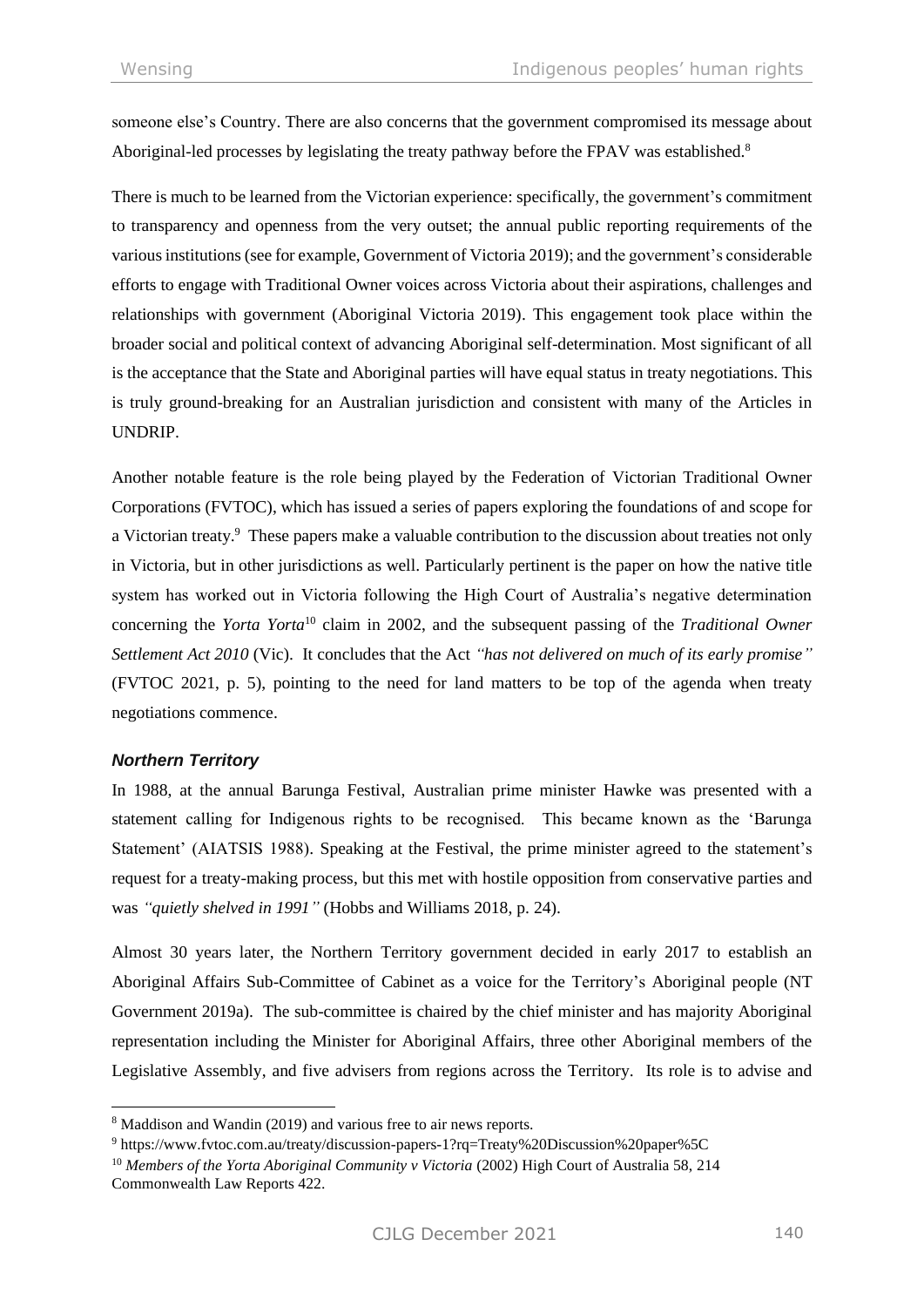monitor a whole of government approach to the Aboriginal Affairs agenda, including progressing treaty discussions (NT Government 2019b).

In March 2018, the Territory's four Aboriginal Land Councils<sup>11</sup> wrote to the chief minister proposing a memorandum of understanding (MoU) to advance a treaty consultation process (NT Government et al. 2018, p. 5). At a meeting the following month, it was agreed to establish a Treaty Working Group to develop the MoU. Its purpose would be to capitalise on the 30<sup>th</sup> anniversary of the Barunga Statement by facilitating consultation with *all* Aboriginal people in the NT to agree a framework for treaty negotiations. The Land Councils were particularly concerned to reflect the wide range of Aboriginal interests in the Territory and also to involve the non-Aboriginal community and gain its commitment. The MoU, known as the 'Barunga Agreement' was signed later in 2018, paving the way for consultations to begin (NT Government et al. 2018).

The Agreement states that *"the key objective of any Treaty in the NT must be to achieve real change and substantive, long term, benefits for Aboriginal people' and that it 'needs to address structural barriers to [their] wellbeing"* (NT Government et al. 2018, p. 9). There would be an independent Treaty Commission and the treaty process rests on the government's express acceptance of three foundational propositions:

- Aboriginal people were the prior owners and occupiers of the land, seas and waters that are now called the Northern Territory of Australia;
- the First Nations of the Northern Territory were self-governing in accordance with their traditional laws and custom;
- First Nations peoples of the Northern Territory never ceded sovereignty of their land, seas and waters.

This provided *"a great starting point for treaty discussions"* (NT Treaty Commission 2020b, p. 9) and is consistent with many of the Preambular paragraphs of UNDRIP. In March 2020, the Treaty Commission released an Interim Report on Stage One (NT Treaty Commission 2020a) and in July 2020, a Treaty Discussion Paper (NT Treaty Commission 2020b). The paper provides a wealth of information about treaties and treaty-making, including national and international best practice, a possible framework for treaty-making and a model process for treaty negotiations, applying learnings from British Columbia in Canada, Aotearoa/New Zealand and Victoria (Figure 4).

<sup>&</sup>lt;sup>11</sup> The Northern Land Council, the Central Land Council, the Anindilyakwa Land Council and the Tiwi Land Council are independent statutory bodies established under the *Aboriginal Land Rights (Northern Territory) Act 1976* (Cth) to express the wishes and protect the interests of traditional owners throughout the NT.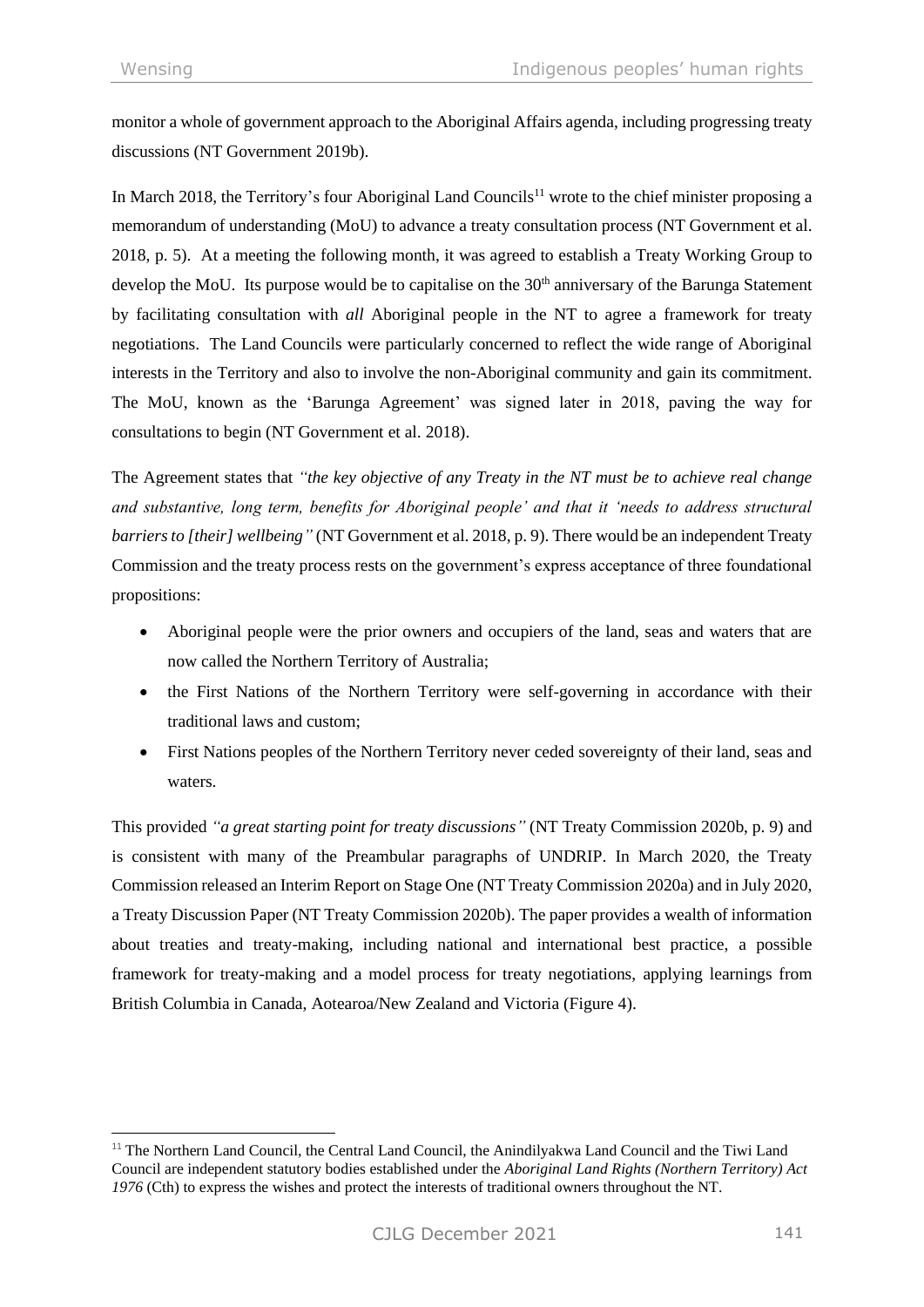



Source: Northern Territory Treaty Commission (2020b, p. 66)

A potentially significant consideration for both the NT and the ACT (see below) is that under the Australian Constitution (Commonwealth of Australia 1901), the Australian Government can over-ride Territory laws on any subject. In a legal opinion to the NT Treaty Commission, Brett Walker SC (2020, p. 15) advised that *"the support or acquiescence of the Commonwealth Executive and the Parliament would be useful reassurance throughout and after the process of negotiating a treaty or treaties".* The purpose would not be to involve the Commonwealth as a party, *"but rather to keep it appropriately informed of the negotiations between the Northern Territory and its First Nations".*

# **Other jurisdictions**

## *Queensland*

In July 2019 the Queensland government committed to the *Tracks to Treaty* – *Reframing the relationship with Aboriginal and Torres Strait Islander Queenslanders* initiative (Palaszczuk 2019). It established an Eminent Panel of Indigenous and non-Indigenous Queenslanders to engage with key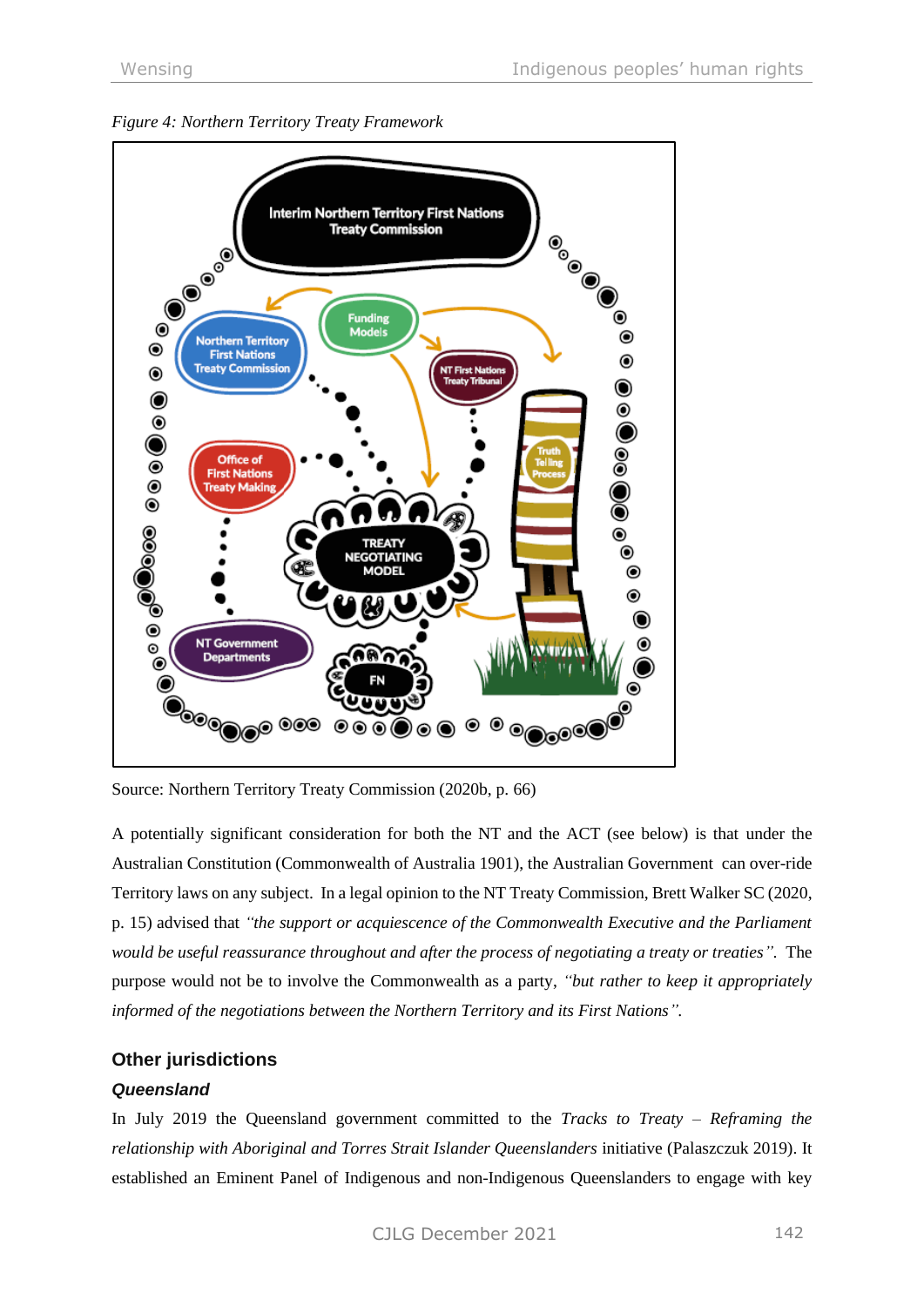parliamentary, government and non-government stakeholders; and a Treaty Working Group to lead the conversation with First Nations Queenslanders.

Reporting to the government in February 2020, the Working Group concluded there is broad support within the Queensland community for a treaty process, asserting that the *Human Rights Act 2019* (Qld), a 2016 report *Reconciling Past Injustice*, and emerging conversations around treaty and truth-telling, all provided fertile ground to progress this issue (State of Queensland 2020a, p. 6). The Eminent Panel also presented its Advice and Recommendations in February 2020, confirming that the government should proceed on a Path to Treaty. This could:

- deal with the 'unfinished business' of the colonisation of Queensland and its devastating ongoing impact on First Nations;
- empower First Nations Peoples to deal with social and economic disadvantage that top-down government programmes have not, and never will be able to, address;
- advance reconciliation and justice between First Nations and all other Queenslanders;
- mark the maturity of Queensland to deal honestly with its history and provide the foundation for a path forward (State of Queensland 2020b).

In August 2020, the Queensland Government accepted, fully or in principle, the Eminent Panel's recommendations and committed to a truth-telling and healing process, to supporting First Nations peoples to engage in treaty-making, and to raise awareness about Queensland's shared history and the diversity of perspectives (Queensland Government 2020). In February 2021 a Treaty Advancement Committee was established to develop options and provide independent advice on how to progress treaty-making. It is expected to report by the end of 2021.

## *Australian Capital Territory*

In October 2020 the ACT's Labor and Greens government committed to *"treaty discussions with traditional owners, informed by processes underway around the nation; supporting First Nations families with connections to country in the ACT to submit native title claims; and repealing and replacing the Namadgi National Park Agreement"* (Barr and Rattenbury 2020, pp.18 and 24). The Namadgi Agreement, signed under a conservative government in 2001, had required the Aboriginal parties to withdraw all native title claims over *any* land in the ACT, and ruled out any new claims (ACT Government 2001). Its validity is doubtful (Wensing 2021a, pp. 29–30) and Aboriginal land rights and native title matters in the ACT remain unfinished business (Wensing 2021a, p. 58).

The ACT budget for 2021–22 provides \$20m over ten years for a Healing and Reconciliation Fund, including funds to support a treaty process (ACT Government 2021a, p. 2). However, no further information is publicly available as to how this will proceed.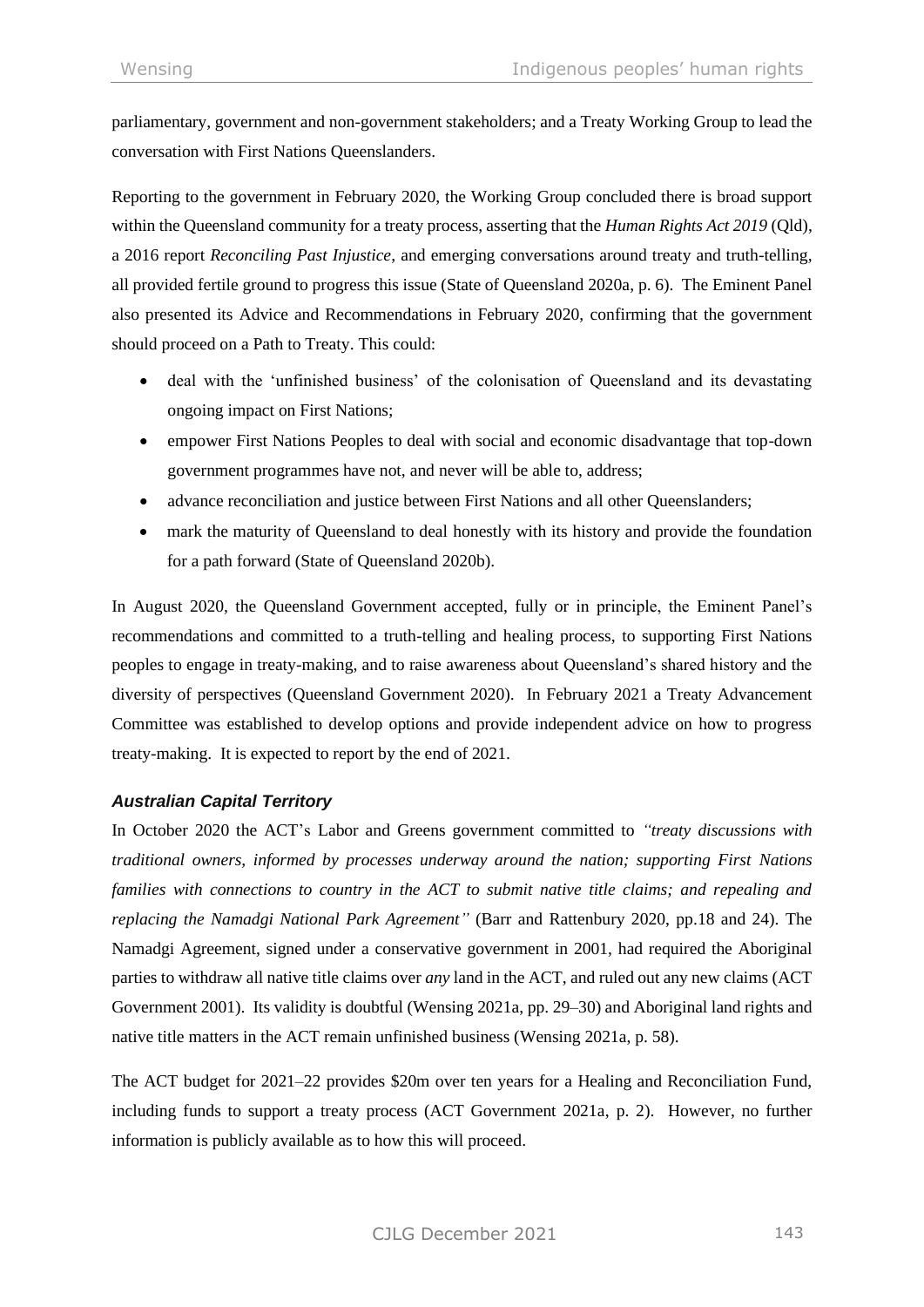## *Tasmania*

In June 2021 the Tasmanian Premier announced the appointment of a former state governor, Professor Kate Warner AC, *"to facilitate a process to understand directly from Tasmanian Aboriginal people themselves how best to take our next steps towards reconciliation"* (Gutwein 2021). Professor Warner was to report by October 2021 and make *"recommendations outlining a proposed way forward towards reconciliation, as well as the views of Tasmanian Aboriginal people on a Truth Telling process and what a pathway to Treaty would consist of"* (Government of Tasmania 2021, p. 7). The Tasmanian Government's initiative is commendable, but the apparent haste in producing this first report is concerning, as other states and territories have taken much longer to develop their processes.

#### *Western Australia*

Following lengthy proceedings in both the Federal and High Courts and protracted negotiations over 18 years, the WA government and the Noongar people of the state's south-west recently registered six Indigenous land use agreements under the *Native Title Act 1993* (Cth) as *"full and final resolution of all native title claims … in exchange for a comprehensive settlement package"* (Barnett 2015).<sup>12</sup>

The Noongar Settlement is by far the largest and most comprehensive reached to date in Australia and a *"landmark and unprecedented outcome"* (Jackson McDonald Lawyers 2016, p. 14). It involves some 30,000 Noongar people, covers approximately 200,000 square kilometres of land and waters, and includes agreements on rights, obligations and opportunities relating to land, resources, governance, finance, and cultural heritage (Hobbs and Williams, 2018, p. 31). The total value of the package is \$1.3 billion. The Settlement requires recognition through an act of parliament, the establishment of a perpetual trust and six regional corporations, land transfers, joint management arrangements for the South West Conservation Estate, land and water access for customary purposes, heritage agreements, an economic participation framework, a housing programme, a community development programme, a capital works programme and a land fund.

The Settlement is intended to compensate the Noongar people *"for the loss, surrender, diminution, impairment and other effects*" levied on their native title rights and interests.<sup>13</sup> In the words of the WA Minister for Aboriginal Affairs: *"it's as close as we've come in Australia to a treaty between a group of traditional owners and a government"* (Wyatt, B 2018). However, it does not recognise selfgovernment rights to the same extent as the modern treaties in Canada (Hobbs and Williams 2019, p. 204).

<sup>12</sup> See also the Preamble to the *Noongar (Koorah, Nitja, Boordahwan) (Past, Present, Future) Recognition Act 2016* (WA).

<sup>13</sup> Preamble to the *Land Administration (South West Native Title Settlement) Act 2016* (WA).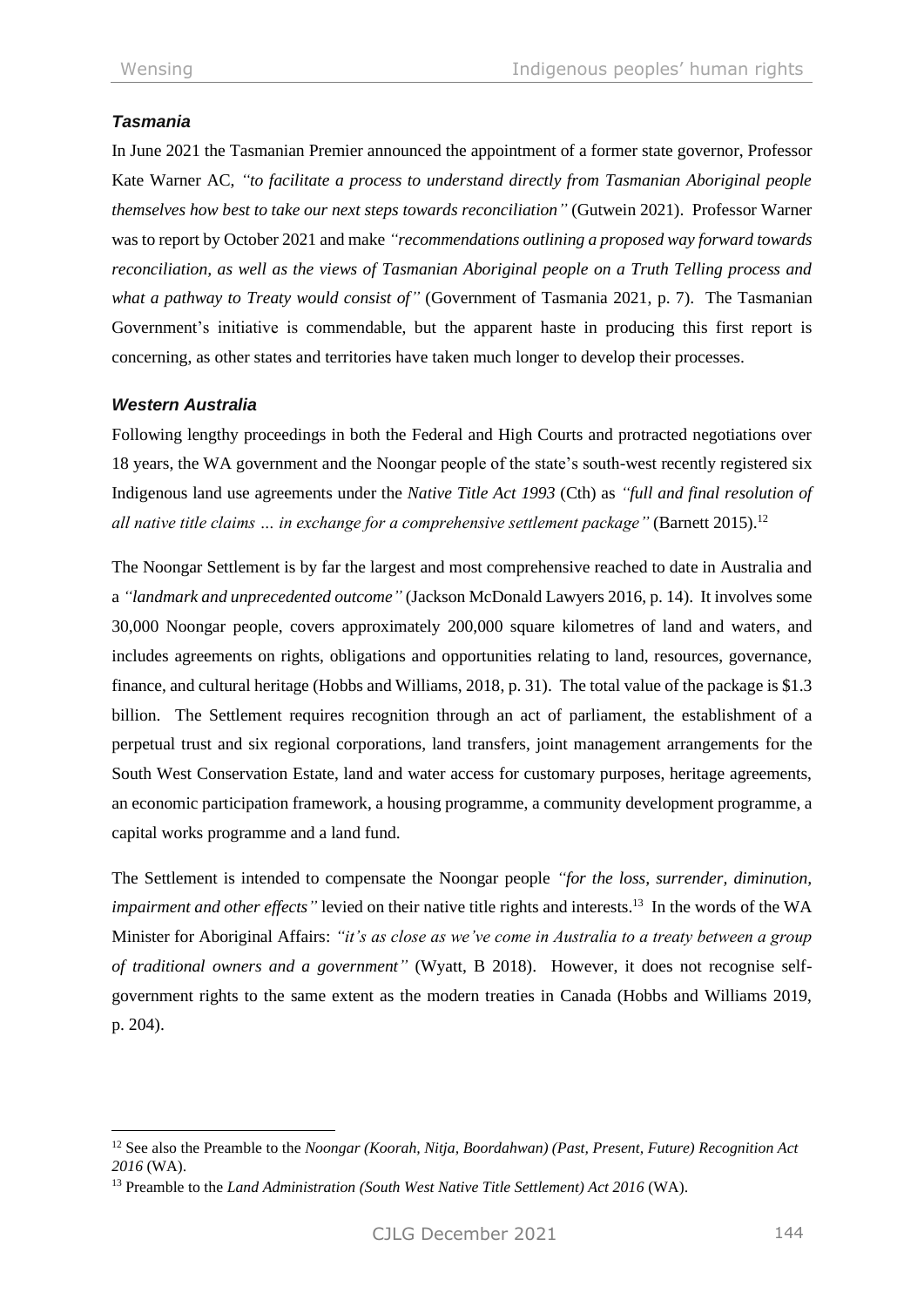# **Truth-telling developments**

There is now widespread understanding in Australia that genuine reconciliation cannot be achieved without confronting and acknowledging the legacy of the past through some form of truth-telling (Referendum Council 2017a; Coalition of Peaks 2020). Notably, the *Uluru Statement* called for a Makarrata Commission to *"supervise a process of … truth-telling about our history"* (Referendum Council 2017b). Once again, sub-national governments have responded positively, and the actions of two jurisdictions – the Northern Territory and Victoria – are consistent with the resolution on the *Right to the Truth* adopted by the UN Human Rights Council and later the General Assembly (UN 2013).

#### *Northern Territory*

In February 2021, the NT Treaty Commission (2021) released a paper discussing the role of truth-telling and truth-telling commissions, an overview of experiences in Australia and around the world, and truthtelling models that could work in the Territory. Truth-telling processes in other countries have played an important role in reconciliation by uncovering and acknowledging past human rights violations and ongoing injustices towards First Peoples. While there are diverse opinions about their successes or failures, Australia can learn from those experiences. Other countries examined by the NT Commission include Canada, South Africa, Guatemala, Mauritius, Peru and Timor-Leste. The Commission concludes that while *"each place and its history is unique",* there are many common themes, *"such as the impacts of colonisation, the forcible removal of children and intergenerational trauma"* (NT Treaty Commission 2021, pp. 18–25).

The Commission also notes that while there has not been any official government-led truth-telling processes in Australia, truth-telling has occurred through land rights claims in the NT.<sup>14</sup> Royal Commissions<sup>15</sup> and one national inquiry<sup>16</sup> (NT Treaty Commission 2021, p. 26). In the NT, the 2018 Barunga Agreement acknowledged the need for truth-telling and healing (NT Government et al. 2018). The Commission finds that *"culturally appropriate structures and ownership of the truth telling process are integral to success"* (NT Treaty Commission 2021, p. 33), and that while there is a need for swift action, there is an even greater need to get the process right: *"…by tracing the journey back through these truths, we can start to weave a new story, what the Uluru Statement from the Heart terms a 'fuller expression of Australia's nationhood'"* (p. 43). It thus recommended that a Truth Commission be established as soon as possible, and that consultation with Aboriginal people will be necessary to decide the specifics (NT Treaty Commission 2021, p. 5)

<sup>&</sup>lt;sup>14</sup> Under the *Aboriginal Land Rights (Northern Territory) Act 1976* (Cth) because claimants were required to demonstrate their traditional connection to the land in order to justify their claim.

<sup>&</sup>lt;sup>15</sup> The Royal Commission into Aboriginal Deaths in Custody (1987–1991) (RCADC 1991); Royal Commission into Institutional Responses to Child Sex Abuse (2013–2017) (RCIRCSA 2017).

<sup>&</sup>lt;sup>16</sup> Bringing Them Home: The National Inquiry into the Separation of Aboriginal and Torres Strait Islander Children from Their Families (1995–1997) (HREOC 1997).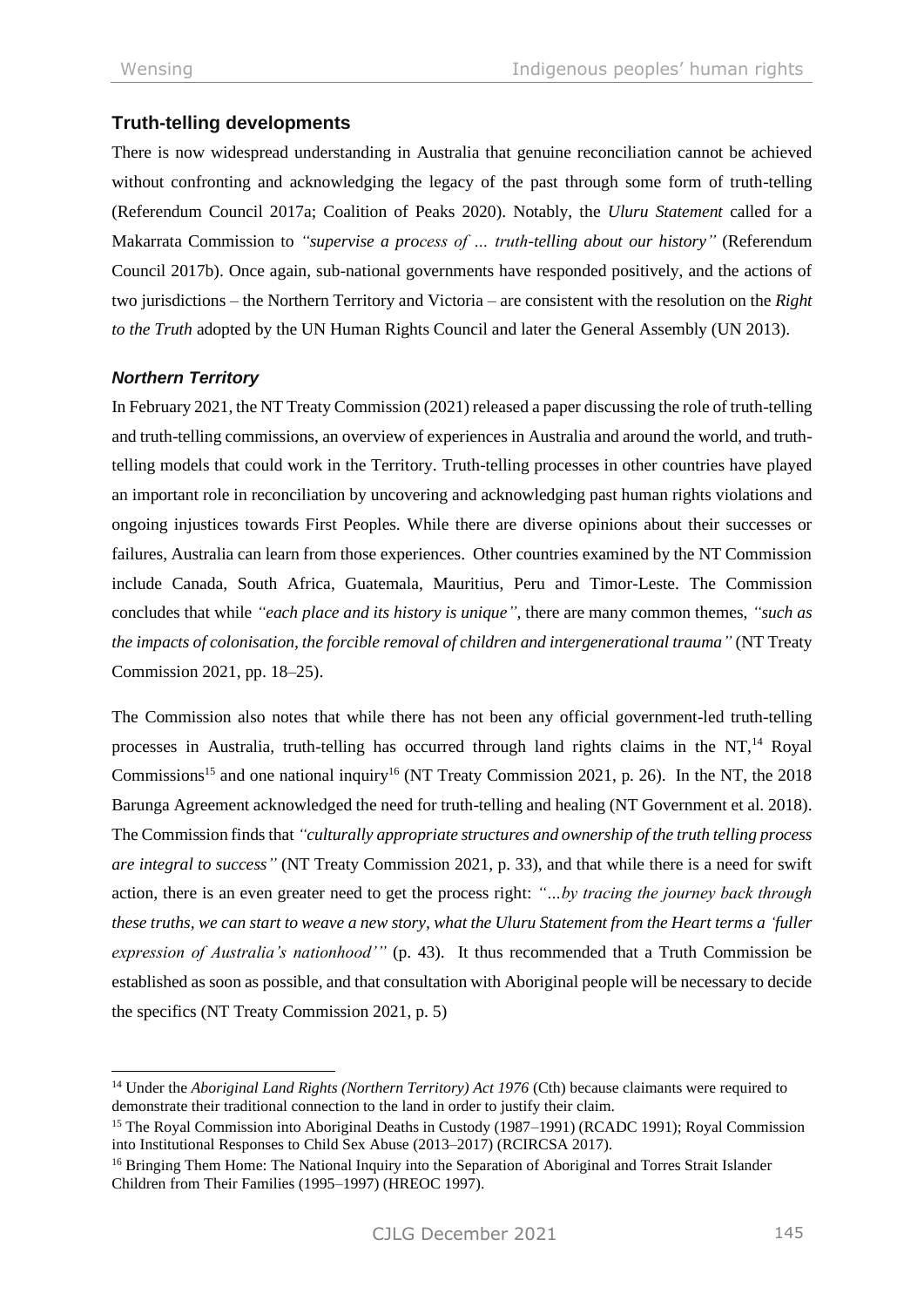## *Victoria*

One of the first resolutions of the FPAV in June 2020 was for the state government to establish a truth and justice process. The government responded positively, and in March 2021 the FPAV and the government announced the establishment of the Yoo-rrook Justice Commission (named for the Wemba Wemba/Wamba Wamba word for truth). It has been established under the *Inquiries Act 2014* (Vic) with the powers of a Royal Commission to call evidence and to hold public hearings. This is the first formal truth-telling process about historical and ongoing injustices experienced by First Peoples in Victoria since colonisation (Williams 2020; Government of Victoria and Co-Chairs of the FPAV, 2021).

The Commission has been invested with the powers of a royal commission (Hobbs 2021). It will:

- Establish an official record and develop a shared understanding among all Victorians of the impact of colonisation, as well as the diversity, strength and resilience of First Peoples' cultures.
- Make recommendations for healing, system reform and practical changes to laws, policy and education, as well as to matters to be included in future treaties (Yoo-rrook Commission 2021a, 2021b).

By establishing the Yoo-rrook Commission, Victoria is now the first and only jurisdiction in Australia to have begun implementing all three key elements of the *Uluru Statement*: Voice, Treaty and Truth.

#### *Other jurisdictions*

Commitments to truth-telling by other jurisdictions can be found in the Implementation Plans for the new *National Agreement on Closing the Gap* (NIAA 2020), the primary objective of which is to overcome the entrenched disadvantage still faced by too many Aboriginal and Torres Strait Islander people. Those plans were released in September 2021.

The only commitment by the Commonwealth is in relation to its Stolen Generations Reparations Scheme in the NT and the ACT, where it retains jurisdictional responsibility for past wrongs. The Commonwealth's Implementation Plan states that the truth-telling component of the Reparations Scheme sits *"alongside the additional measures the Commonwealth is taking to progress truth-telling as part of the nation's journey to reconciliation"* (Commonwealth of Australia 2021, p. 18). However, no 'additional measures' about truth-telling can be found in the Plan, nor on any Australian government website about its policies and programmes relating to Aboriginal and Torres Strait Islander peoples.

The ACT's Implementation Plan states that truth-telling exposes the past, enables a better understanding of history and paves the way towards *"authentic reconciliation"* (ACT Government 2021b, p. 3). The Plan refers to the Healing and Reconciliation Fund mentioned earlier, but nothing further has been published about whether and how truth-telling will play a role.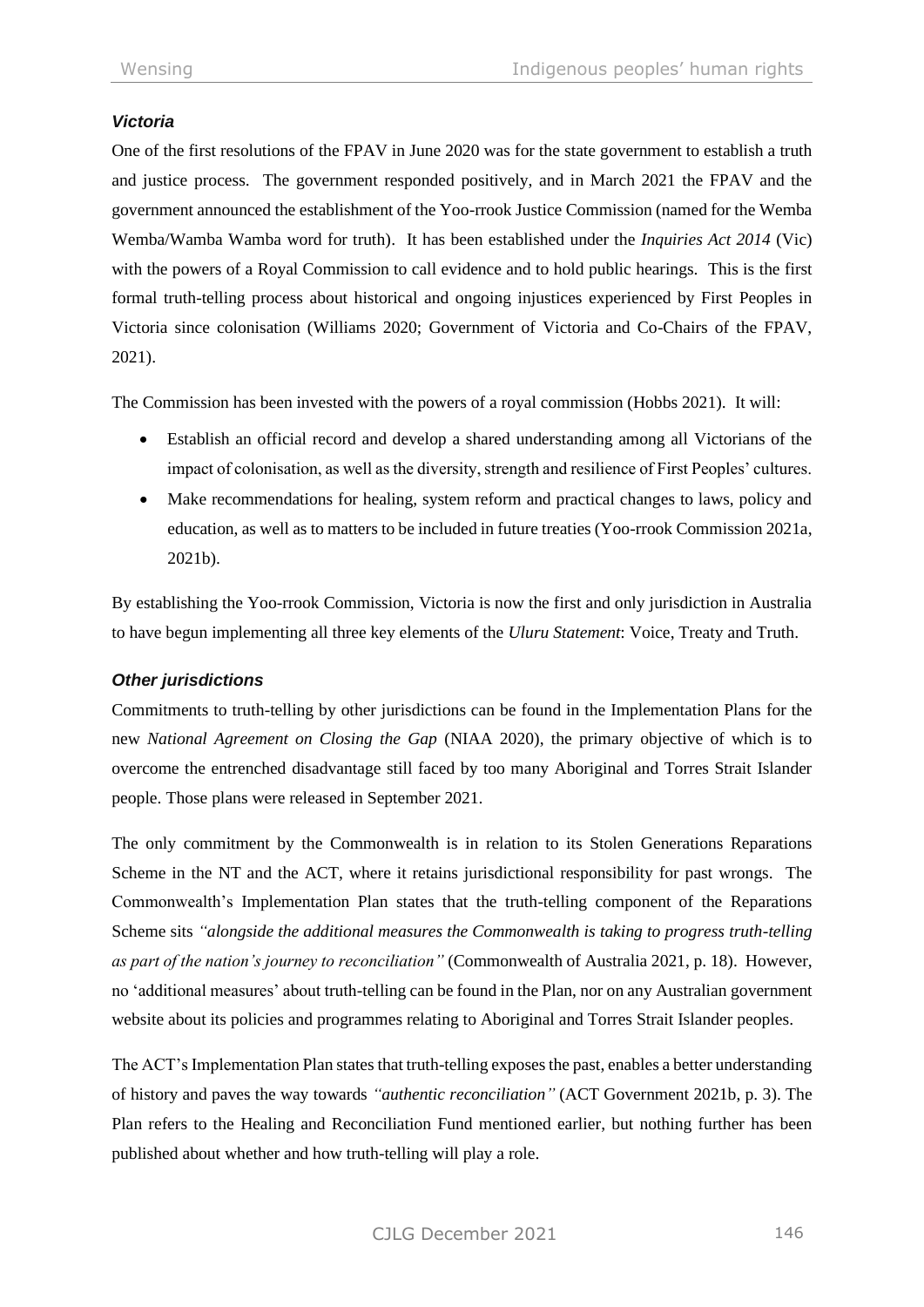Queensland's Plan notes that the consultations for the Path to Treaty in Queensland identified truthtelling and healing as a crucial foundation, and that it has established a Treaty Advancement Committee to provide independent advice to the government on options to implement the recommendations of the Eminent Panel (Queensland Government 2021, p. 4).

South Australia's Plan simply states that it supports truth-telling *"to enable reconciliation and active, ongoing healing"* in the context of government organisations identifying their history with Aboriginal peoples (Government of South Australia 2021, p. 27).

Western Australia's Plan states that the government is developing a Strategy for Aboriginal Affairs which reflects the priorities expressed by Aboriginal peoples and requires each government agency *"to contribute to truth-telling and incorporate it into their business"* (Government of Western Australia 2021, p. 40).

While the NSW government has developed a comprehensive OCHRE programme (Opportunity, Choice, Healing, Responsibility, Empowerment) to support Aboriginal self-determination and priorities by progressively transferring control of programme design and delivery to Aboriginal communities, its Plan remains conspicuously silent on treaty and truth-telling (NSW Government 2021).

## **Comparisons with Canada and New Zealand**

Part 1 of this paper noted that the four common-law CANZUS countries (Canada, Australia, New Zealand and the USA) originally voted against the UN *Declaration on the Rights of Indigenous Peoples* (UNDRIP), but to varying degrees have subsequently reversed that position (Wensing 2021b, p. 102). However, notably at the national level, Australia's level of compliance with UNDRIP's principles and standards remains poor (Wensing 2021b, pp. 109–112), especially compared with Canada and New Zealand.

## *Canada*

Canada has a long history of treaty-making. There are 70 historic treaties forming the basis of the relationship between the Crown and 364 First Nations, representing over 60,000 Indigenous people (Government of Canada undated). The modern treaty era began following the Supreme Court of Canada's 1973 decision in *Calder et al. v. Attorney-General of British Columbia,* in which the Court recognised Aboriginal rights for the first time. Since then, 25 more treaties have been signed and treatymaking continues to this day (Government of Canada, undated). However, treaties in Canada have not been without their difficulties with respect to reconciling sovereignties (Hoehn 2012, pp. 2, 35).

The Canadian government announced its support in principle for UNDRIP in 2010, and in 2016 reendorsed the Declaration without qualification and committed to its full and effective implementation (Government of Canada 2016). Recognising that implementation requires transformative change, in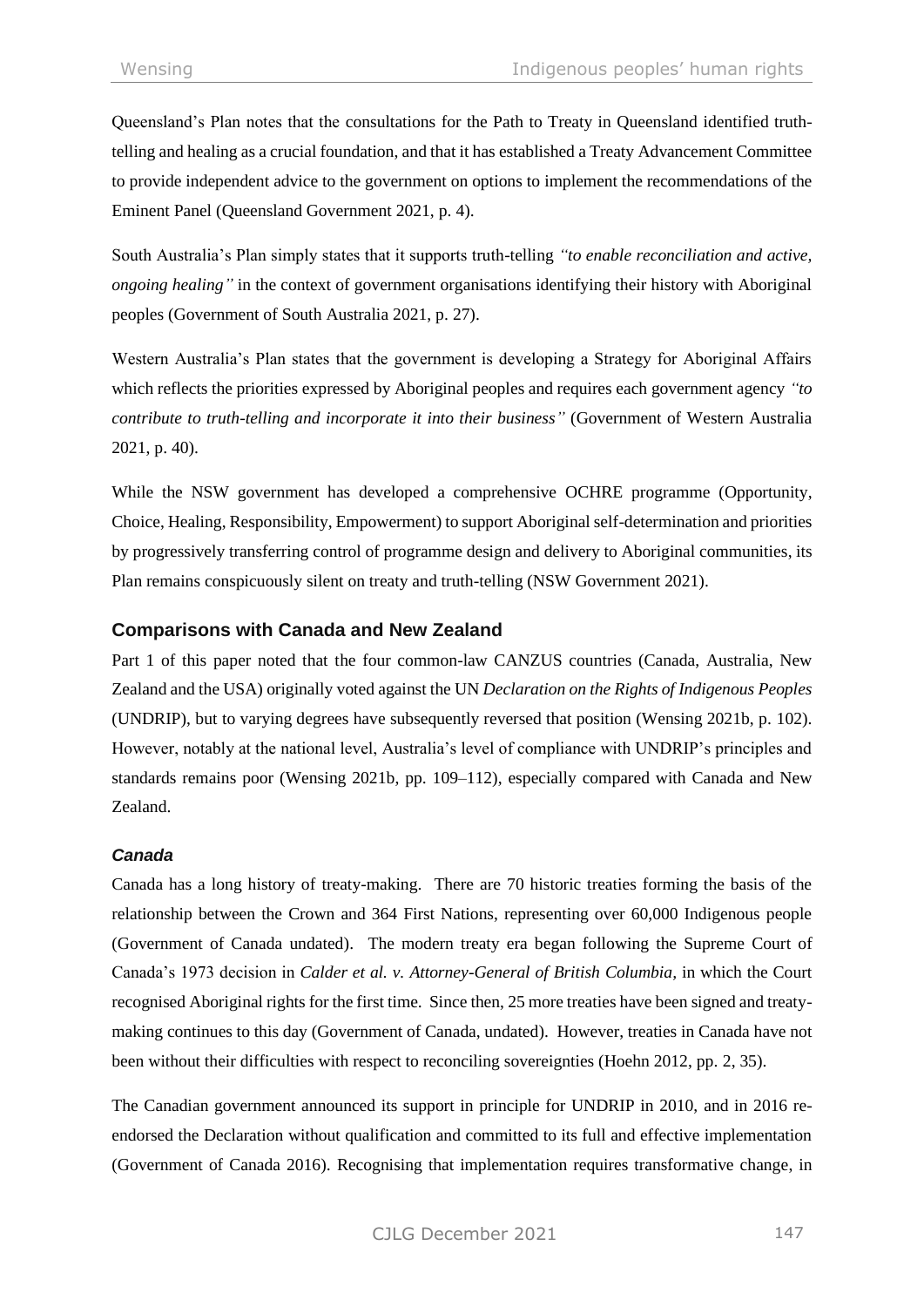2018 it adopted a set of Principles respecting the government's relationship with Indigenous peoples (Figure 5). The principles *"reflect a commitment to good faith, the rule of law, democracy, equality, non-discrimination, and respect for human rights"* and will guide the work required to fulfil the government's commitment to renewed nation-to-nation, government-to-government, and Inuit-Crown relationships (Government of Canada 2018).





Source: Government of Canada (2018)

In June 2021, the Canadian Parliament passed *'An Act Respecting the United Nations Declaration on the Rights of Indigenous Peoples*'. The purposes of the Act are to:

- (a) affirm the Declaration as a universal international human rights instrument with application in Canadian law; and
- (b) provide a framework for the Government of Canada's implementation of the Declaration.

The Act outlines measures to ensure that Canadian laws are consistent with UNDRIP. This specifically includes working with First Nations to set priorities and to identify laws that need to be changed. The Act states that the federal government *"must… prepare and implement an action plan to achieve the purposes of the Declaration".* It also provides that the action plan must be created in 'consultation and cooperation' with Indigenous peoples, and requires regular reporting on the progress being made, including published reports to parliament (Assembly of First Nations, undated).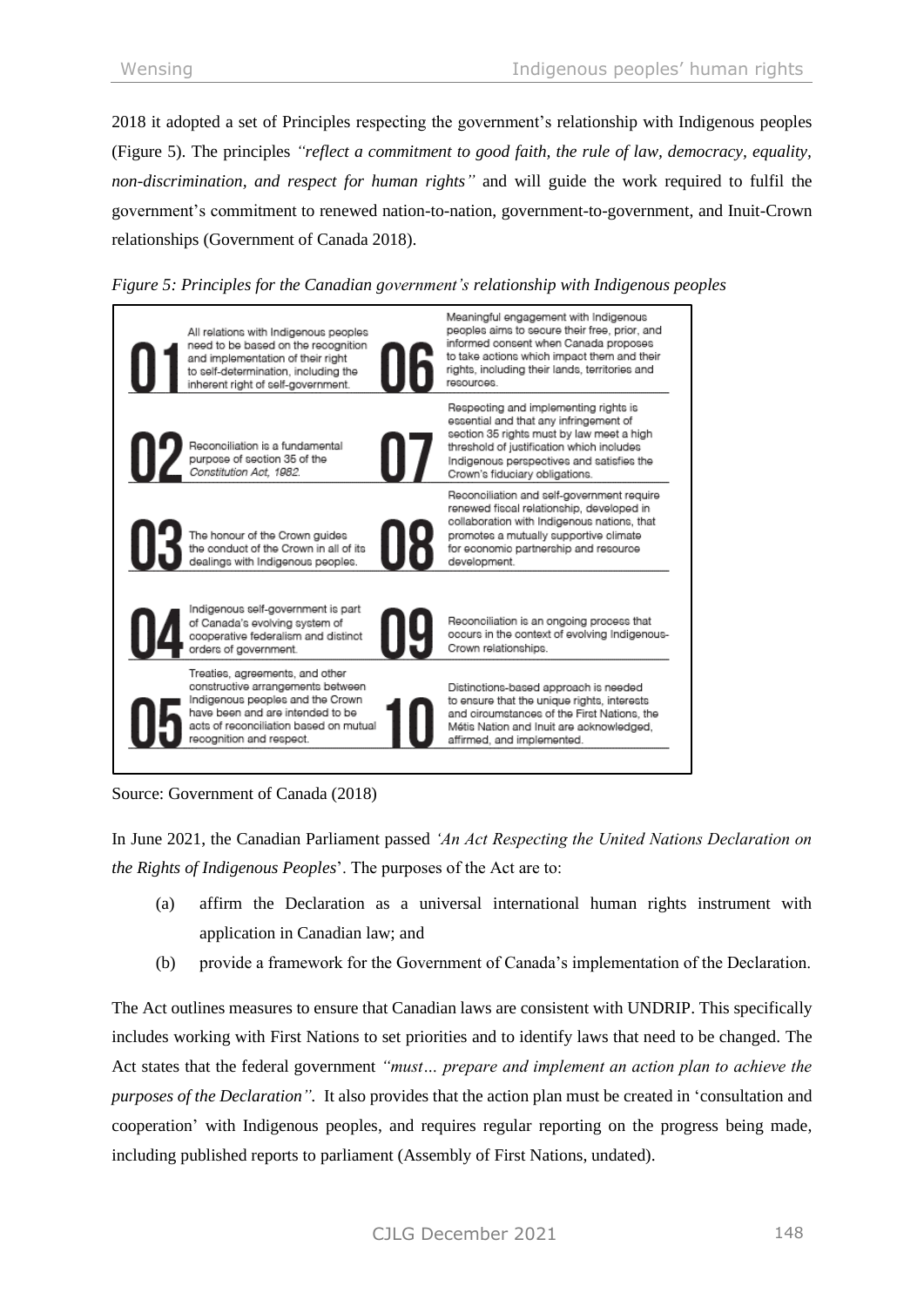In 2019, the province of British Columbia passed its own statute to implement UNDRIP, the first subnational jurisdiction in Canada to do so. The Act's objectives are to affirm the application of Declaration to the laws of British Columbia, to contribute to the implementation of the Declaration, and to support the affirmation of, and develop relationships with, Indigenous governing bodies (British Columbia 2019). Unlike the Canadian statute, the British Columbia Act also includes provisions authorising the provincial government to enter into agreements with Indigenous governing bodies for joint decisionmaking or consent with respect to the use of statutory powers (Library of the Parliament of Canada 2021, p. 5).

Under the Act, the provincial government must develop an action plan in consultation and cooperation with Indigenous peoples. A draft has been prepared for consultation, outlining proposed actions to be taken in cooperation with Indigenous peoples between 2021 and 2026, with progress to be reviewed and publicly reported annually. Actions are grouped under the four themes of self-determination and inherent right of self-government; title and rights of Indigenous peoples; ending Indigenous-specific racism and discrimination; and social, cultural and economic well-being (British Columbia 2021).

#### *Figure 6: Draft Principles for British Columbia's relationship with Indigenous peoples*

#### **The Province of British Columbia recognises that:**

- 1. All relations with Indigenous peoples need to be based on the recognition and implementation of their right to self-determination, including the inherent right of selfgovernment.
- 2. Reconciliation is a fundamental purpose of section 35 of the *Constitution Act*, 1982.
- 3. The honour of the Crown guides the conduct of the Crown in all of its dealings with Indigenous peoples.
- 4. Indigenous self-government is part of Canada's evolving system of cooperative federalism and distinct orders of government.
- 5. Treaties, agreements, and other constructive arrangements between Indigenous peoples and the Crown have been and are intended to be acts of reconciliation based on mutual recognition and respect.
- 6. Meaningful engagement with Indigenous peoples aims to secure their free, prior and informed consent when B.C. proposes to take actions which impact them and their rights, including their lands, territories and resources.
- 7. Respecting and implementing rights is essential and that any infringement of section 35 rights must by law meet a high threshold of justification which includes Indigenous perspectives and satisfies the Crown's fiduciary obligations.
- 8. Reconciliation and self-government require a renewed fiscal relationship, developed in collaboration with the federal government and Indigenous nations that promotes a mutually supportive climate for economic partnership and resource development.
- 9. Reconciliation is an ongoing process that occurs in the context of evolving Crown-Indigenous relationships.
- 10. A distinctions-based approach is needed to ensure that the unique rights, interests and circumstances of Indigenous peoples in B.C. are acknowledged, affirmed, and implemented.

Source: British Columbia (2018)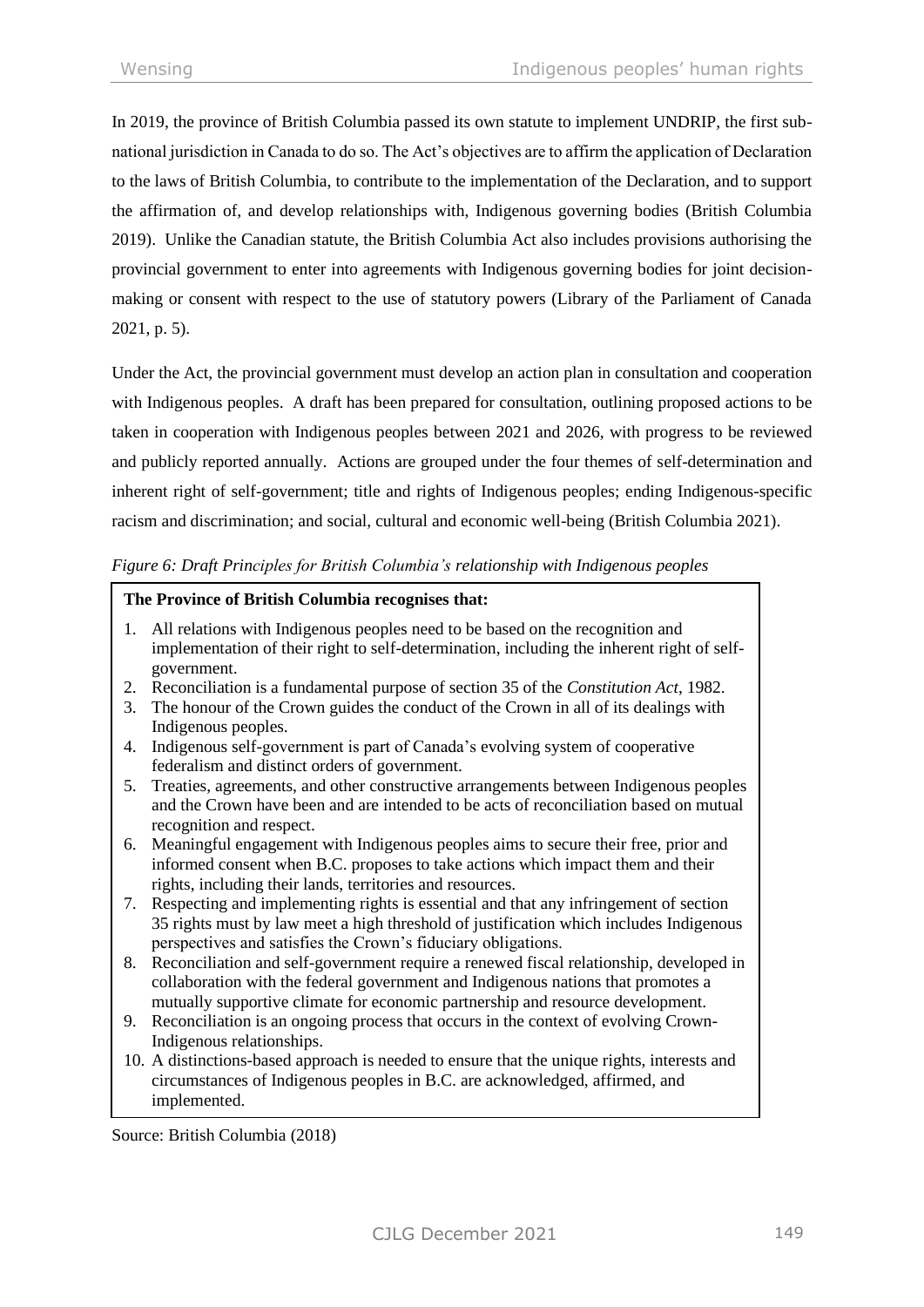British Columbia has also developed ten draft principles, modelled on those introduced by the federal government in 2017, which provide high-level guidance on how provincial representatives engage with Indigenous peoples (Figure 6). As in Australia, it is notable that a sub-national government is playing a leadership role, albeit within a much more supportive national framework.

#### *New Zealand*

The Treaty of Waitangi, signed in 1840 by Māori Chiefs and representatives of the British Crown, continues to provide a framework for the relationship between Māori and the New Zealand government (Jones 2016, pp.7, 42). While there is some contention about differences between the Māori and English versions of the Treaty, the essential element is that *"the Crown has the authority to establish some form of government in New Zealand and that the Māori property and other rights and the authority of the chiefs is protected"* (Jones 2016, p. 7). Palmer (2008) maintains that the Treaty did not transfer sovereignty from the Māori to the British Crown.

The Treaty is not enforceable by the courts in New Zealand (Office of Treaty Settlements 2018, p. 6), but its principles have been given some legal effect by reference in specific legislation, such as s.8 of the *Resource Management Act 1991* (New Zealand Government 1991). Professor Hirini Matunga from Lincoln University<sup>17</sup> asserts that while these provisions have been laudable, they fail the Treaty responsiveness test because Māori planning, management and decision-making were not included in the Act in the first place.

When New Zealand endorsed UNDRIP in 2010, it did so *"without a substantive commitment to the core rights it affirms in that process"* (Te Aho 2020, p. 39). It was not until March 2019 that the New Zealand Attorney-General and Te Minita Whanaketanga Māori directed the Crown Law Office and Te Puni Kōkiri to start work on a Declaration Plan. A stocktake on the government's response to the Declaration until that point identified low public sector understanding of the Declaration and of its connection with the Treaty of Waitangi.

In August 2019, the Declaration Working Group was established to provide advice on the form and content of a Declaration Plan and engagement process. It reported to government in November 2019, outlining a vision for realising the Declaration by 2040 – in particular advancing Māori selfdetermination/*rangatiratanga,* and ideas for constitutional transformation (New Zealand Government 2019). The government subsequently agreed to a two-step process including targeted engagement with key iwi and significant Māori organisations, as well as wider public consultations, with the intention of approving a Declaration Plan by the end of 2022 (New Zealand Government 2021). However, Te Aho (2020, p. 35) has expressed concerns that New Zealand's actions can be characterised as *"rights ritualism".* This was because when the government endorsed UNDRIP in 2010, it *"made it clear that* 

<sup>&</sup>lt;sup>17</sup> Personal communications, 26 October 2021.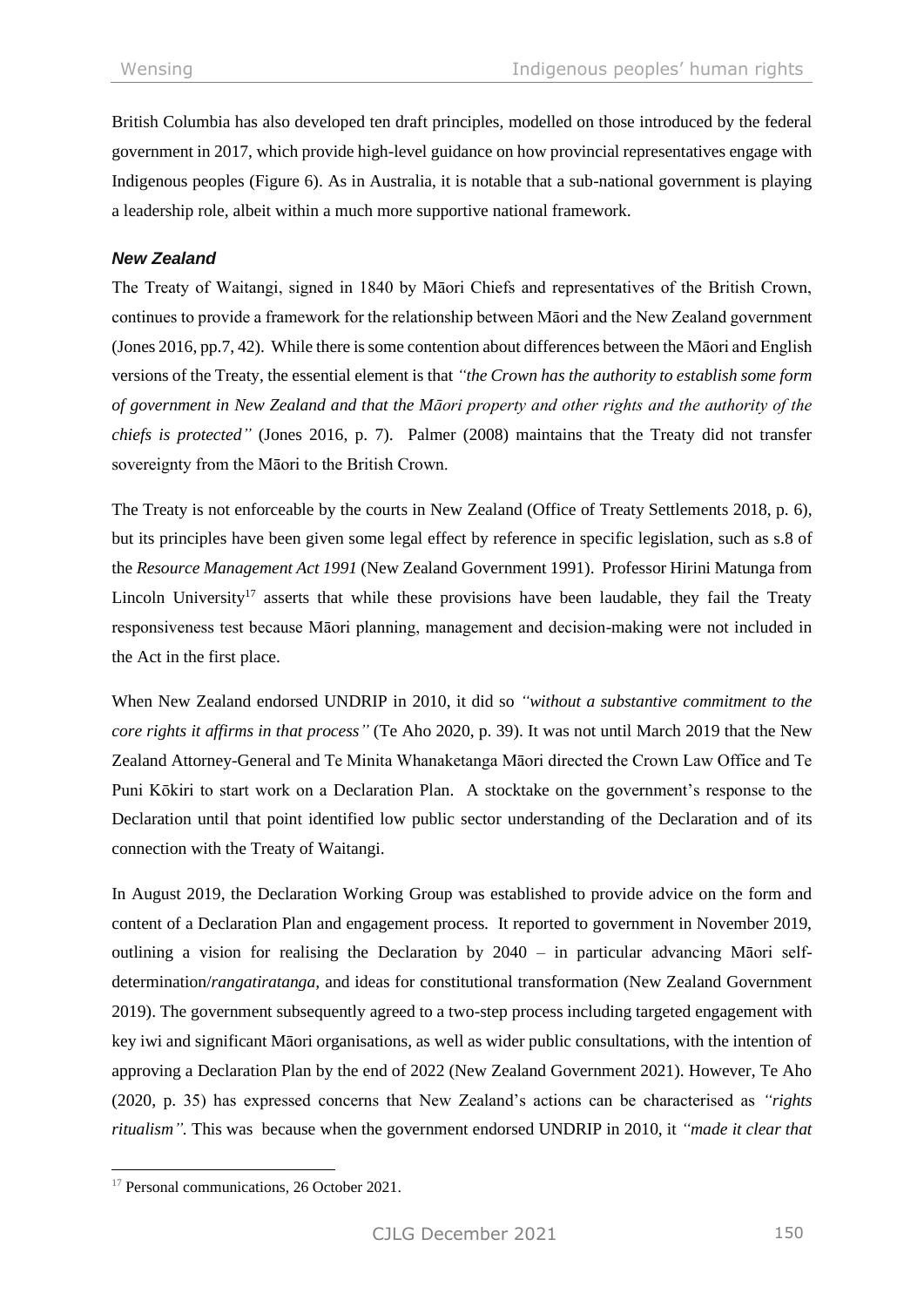*implementation of the declaration would occur within existing constitutional and legal parameters*" (Te Aho 2020, p. 35).

# **Foundational principles for parity and coexistence**

Calls for a treaty in Australia are not new. Issues of prior ownership, continued occupation and sovereignty, and affirming their human rights and freedoms, including land rights, have been raised repeatedly since the 1930s in declarations by First Nations peoples (Table 1). And over the last 12 years, various key organisations in Australia have made clear statements of expectations or principles about Indigenous land reforms, each developed either directly by Aboriginal and Torres Strait Islander peoples themselves or in close consultation with them (Wensing 2016, pp. 3–9).

| Year | Event                                     |
|------|-------------------------------------------|
| 1937 | Petition to King George VI                |
| 1963 | <b>Bark Petitions</b>                     |
| 1972 | Larrakia Petition to Queen Elizabeth II   |
| 1979 | National Aboriginal Conference            |
| 1988 | Barunga Statement                         |
| 1993 | Eva Valley Statement                      |
| 1995 | Social Justice Package                    |
| 1998 | Kalkaringi Statement                      |
| 2015 | Kirribilli Statement                      |
| 2017 | Uluru Statement from the Heart            |
| 2018 | Yolngu Leaders Declaration of Sovereignty |

*Table 1: Declarations by Aboriginal and Torres Strait Islander Peoples 1937 to 2018*

Source: Wensing (2019, pp. 104–106)

Several key messages can be drawn from these statements:

- Land is central to First Nations peoples' culture and way of life and these are inseparable;
- First Nations peoples' right to pursue, reject or negotiate development on their lands should be respected, especially with respect to local decision-making;
- First Nations peoples want to be able to use their land as collateral for long-term social, economic and cultural development;
- There should be no extinguishment of their rights and interests or any diminution of the Indigenous estate; and
- International human rights standards are applicable, in particular the rights to self-determination and to free, prior and informed consent on matters affecting their interests, including their ancestral lands and waters (Wensing 2016, p. 6; 2019, p. 271).

The statements appear to reflect growing concerns by First Nations peoples that schemes of statutory land rights and the native title system are neither recognising their sovereignty nor providing appropriate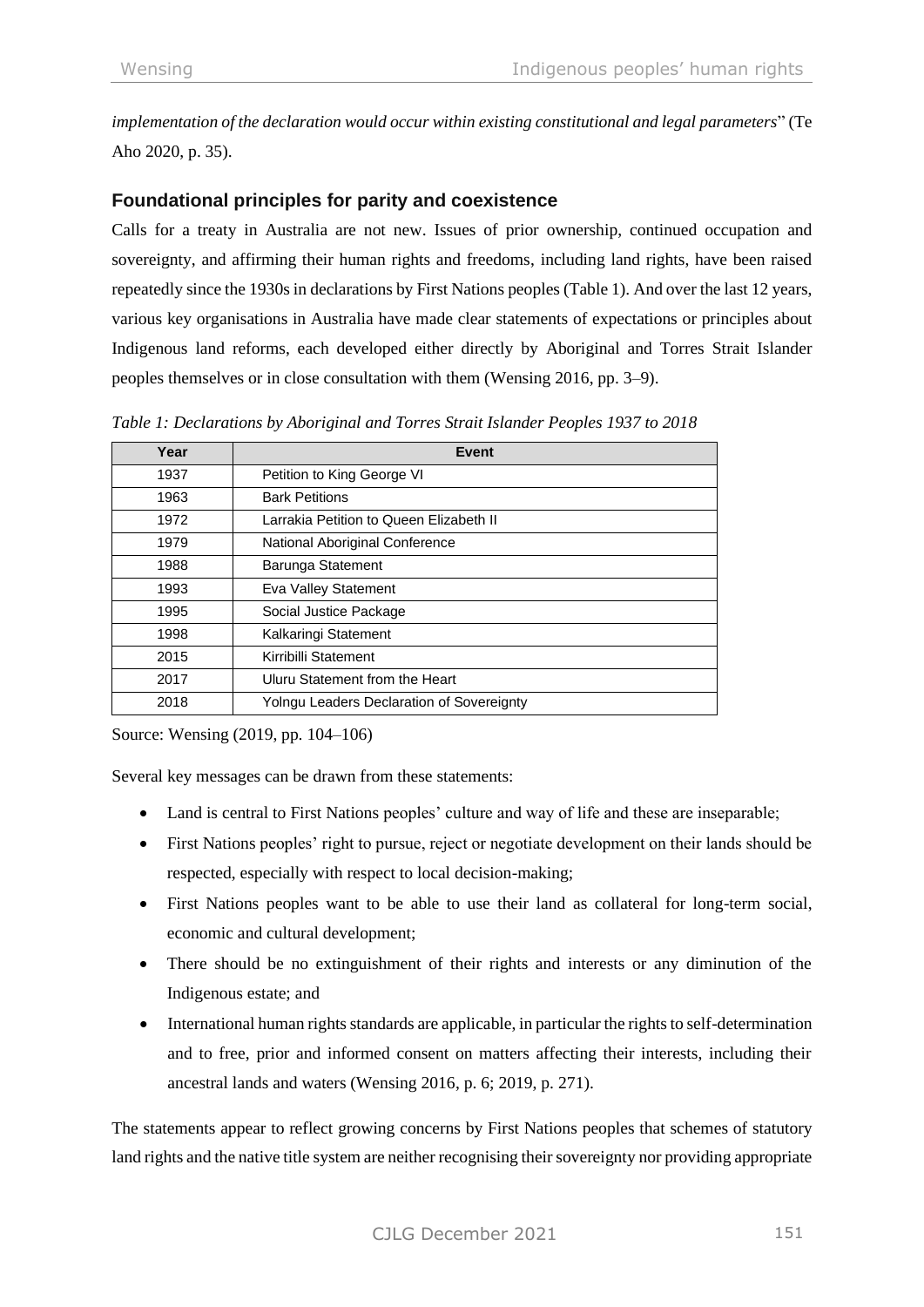self-determination over their land rights and interests. The current arrangements mostly fail to deliver tangible outcomes in terms of restoring, protecting and exercising Indigenous peoples' unique knowledge, culture and world values, and to improve well-being on their terms (Wensing 2019, p. 273).

Drawing on UNDRIP, the declarations in Table 1 and the points listed above, Figure 7 proposes ten 'Foundational Principles' as the basis for parity and coexistence between Indigenous and Western forms of land ownership, use and tenure in Australia (Wensing 2019, pp. 274–287). The principles express important values that indicate how Indigenous forms can be regarded as being at least equal to their Western counterparts, if not superior (Wensing and Small 2012). All ten are inter-related and must be applied equally applied for the two systems to operate effectively side by side.

#### *Figure 7: Foundational Principles for Parity and Coexistence*

# **Foundational Principles for Parity and Coexistence**

- 1. Land is integral to Aboriginal peoples' culture and ways of life and these are inseparable. Land is also inalienable from Aboriginal knowledge, culture and tradition.
- 2. Self-determination in relation to land ownership, use and tenure is fundamental to Aboriginal peoples' economic, social and cultural development and wellbeing. This includes Traditional Owners undertaking land use and occupancy planning in accordance with their law and custom.
- 3. The free, prior and informed consent of Aboriginal people (Traditional Owners) must be obtained and respected, and Aboriginal people must be able to use their own legal traditions to structure their decision-making and to define the meaning of consent.
- 4. No (further) extinguishment of native title rights and interests and no diminution of the (existing) Indigenous estate.
- 5. Aboriginal land is no lesser a form of land ownership than any other form of land ownership.
- 6. Communal forms of land ownership should be recognised, respected and preserved.
- 7. Aboriginal peoples' have the right to pursue, reject or negotiate development on their lands, which must be respected at all times.
- 8. Land used by Traditional Owners (or other Aboriginal people with the Traditional Owners' free, prior and informed consent) as collateral for long-term social, economic and cultural development must not depend on extinguishment of native title rights and interests or alienation of any other Aboriginal land rights and interests.
- 9. The acquisition of Aboriginal land rights and interests should never be exerted by the Crown or any third party. Acquisition can only proceed on the basis of terms negotiated and agreed with the Traditional Owners.
- 10. Compensation for any extinguishment, loss, diminution, impairment or damage of/to Aboriginal land rights and interests must be on just terms having regard to all of the above principles.

Source: Wensing (2019, p. 274)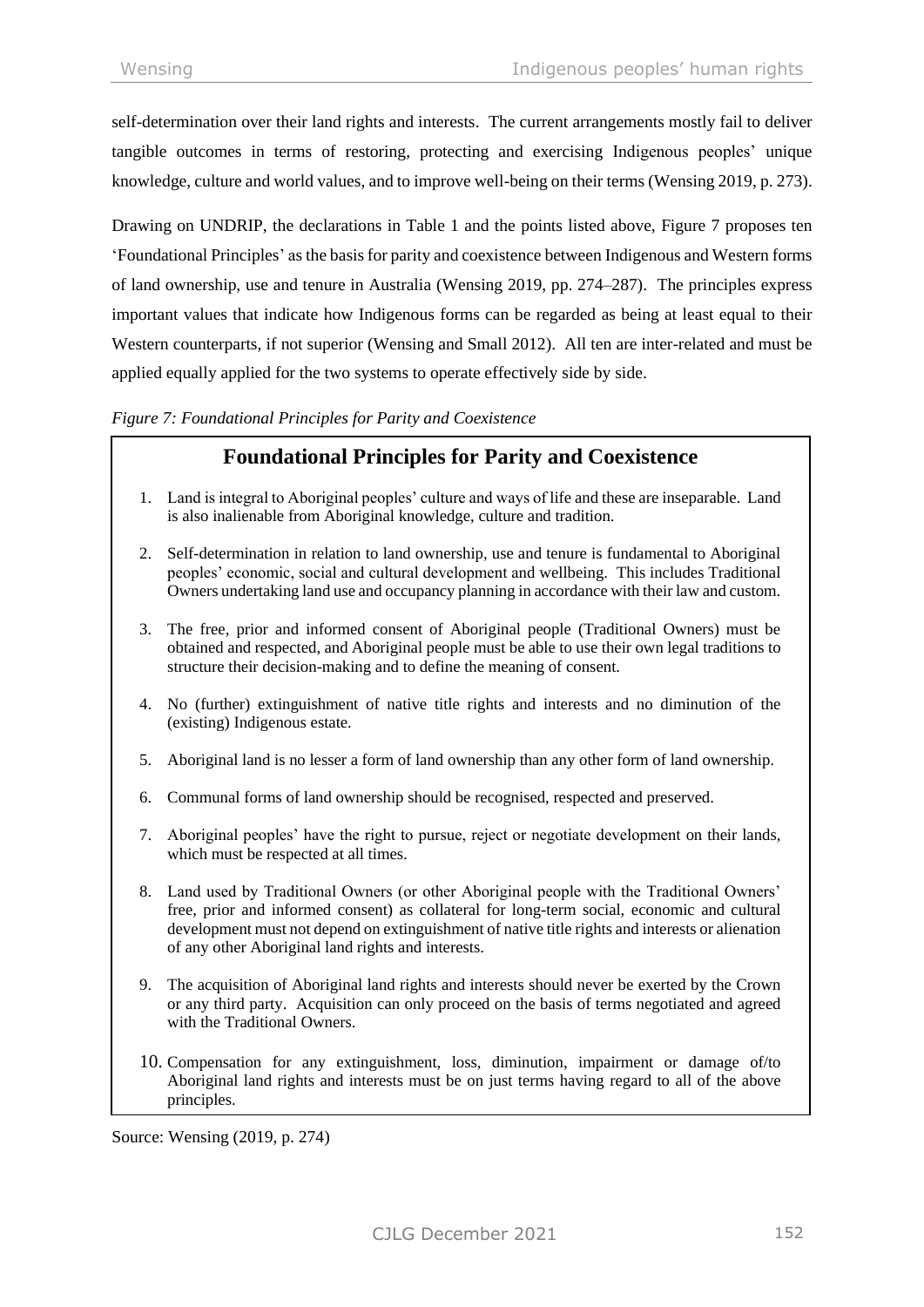# **Conclusion**

The *Uluru Statement* will live on because it not only sets out the grievances of First Nations peoples that require Australia's attention, but also includes three key mechanisms for addressing those grievances: Voice, Treaty, Truth.

Commitment to real constitutional reform in Australia continues to wax and wane. As Lino (2018, p. 68) observes, minimalist proposals for recognition of Aboriginal and Torres Strait Islander peoples in Australia's Constitution have been about *"including a symbolic, unenforceable reference",* this being *"the model promoted by the Howard Government<sup>18</sup> and now enshrined within all six State Constitutions".* On the other hand, Aboriginal and Torres Strait Islander peoples have become far more assertive in their bid for substantive recognition, seeking removal of remnants of racism from the Constitution together with amendments that safeguard Indigenous rights and go beyond mere symbolic gestures to *"more expansive projects of reconciliation, rights, sovereignty, treaty and postcolonial reckoning"* (Lino 2018, p. 68).

There are many different ways of addressing the longstanding lack of recognition of First Peoples' prior ownership and occupation of the lands that comprise Australia, but history shows that such measures cannot be imposed, they must be negotiated (Hoehn 2016, p. 125). The challenge is for any negotiations over land rights to be based on parity between the parties, mutual respect and justice, rather than exploitation and domination by one or other party.

Four (possibly five) states and territories have now formally commenced efforts to negotiate treaties. Three have indicated they are willing to consider treaties at the Aboriginal language group or regional level, based on affiliations between clans or native title determinations that have established connections to Country. This is the path that South Australia was pursuing before the change in government from Labor to Liberal in 2018 when the process was 'paused' (Government of South Australia 2013).

What stands out here is that Australia's sub-national jurisdictions have taken on treaty developments without the involvement of the Commonwealth. The COVID-19 crisis and the need to address climate change have revealed the potential for states and territories once again to play a more assertive role in the federation, and to work together without a Commonwealth presence. This may well continue and expand into other policy areas.

The sub-national approaches to treaty and truth telling are bold attempts to respond to calls by Aboriginal and Torres Strait Islander peoples for voice, treaty, and truth, and are consistent with the principles embedded in UNDRIP. At this point, it is still too early to determine whether the states and territories can accomplish what really needs to be achieved: a resolution of past wrongs, and a path to

<sup>&</sup>lt;sup>18</sup> The conservative government in office from 1996 to 2007.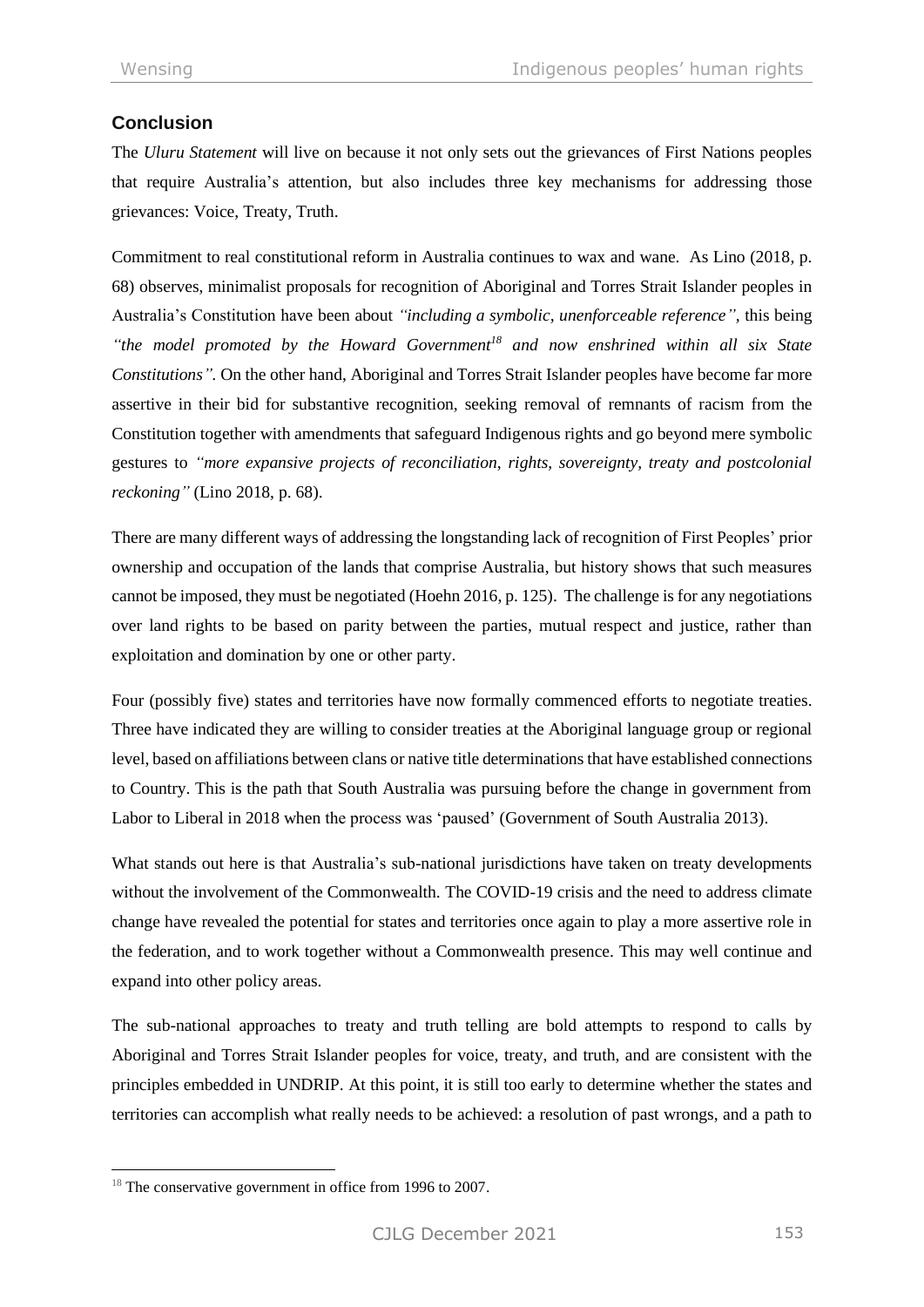a better future for Indigenous peoples that respects their rights and interests and their law and culture as Australia's First Nations. The crucial test each jurisdiction will have to pass is whether they successfully adopt and apply the three critical ingredients of voice, treaty and truth-telling as the foundation for their negotiations.

In addition, negotiations between sub-national governments and First Nations peoples need to reflect and embrace the interests and potential contributions of the more than 500 local governments established and supervised under state and Northern Territory laws. Across the Northern Territory, northern Queensland and the Torres Strait a substantial number of those local governments are primarily Indigenous. Detailed discussion of local government issues is beyond the scope of this paper, but it is clear that the sector will need to play – and is already playing – an expanded role in advancing social justice for Indigenous Australians (Wensing 2021a).

Because of their place-based responsibilities, local governments are often seen as being 'closest to the people': they are therefore in a unique position to implement some structural and systemic reforms that central government cannot, and to reconfigure relationships at a local and regional scale. This can include meaningful consultations on matters that affect Aboriginal and Torres Strait Islander peoples, ensuring their representation in all relevant forums and governance bodies, and entering into placebased protocols and agreements on matters of mutual concern. Such initiatives can be particularly valuable in metropolitan areas and regional cities where most of Australia's Indigenous peoples live.

There is also scope for a 'leadership from below' or 'building block' role for local and regional action led by local government. Many municipalities have a solid track record of reaching agreements under the reconciliation agenda and native title legislation. With respect to truth-telling, local governments are often rich repositories of histories which can be re-told in partnership with Aboriginal and Torres Strait Islander communities, especially with native title holder groups where they have been determined or have active claims in train, thus rebuilding relationships. This could be a really important starting point for regional treaties. The most significant challenge for local governments is understanding the opportunities and becoming involved from the outset and for the long term (Wensing 2021c, p. 24).

There is much at stake in all these sub-national and local and regional processes, especially given continuing inaction, or a lack of real commitment and effort, by the Australian government. If any of the initiatives discussed in this paper fail, it may well be some decades before they can be revisited. Ultimately, Australia must come to terms with how European settlement failed to seek the consent of the First Nations peoples who have lived here for so many thousands of years. Unequivocal respect for their human rights, including land rights, is long overdue.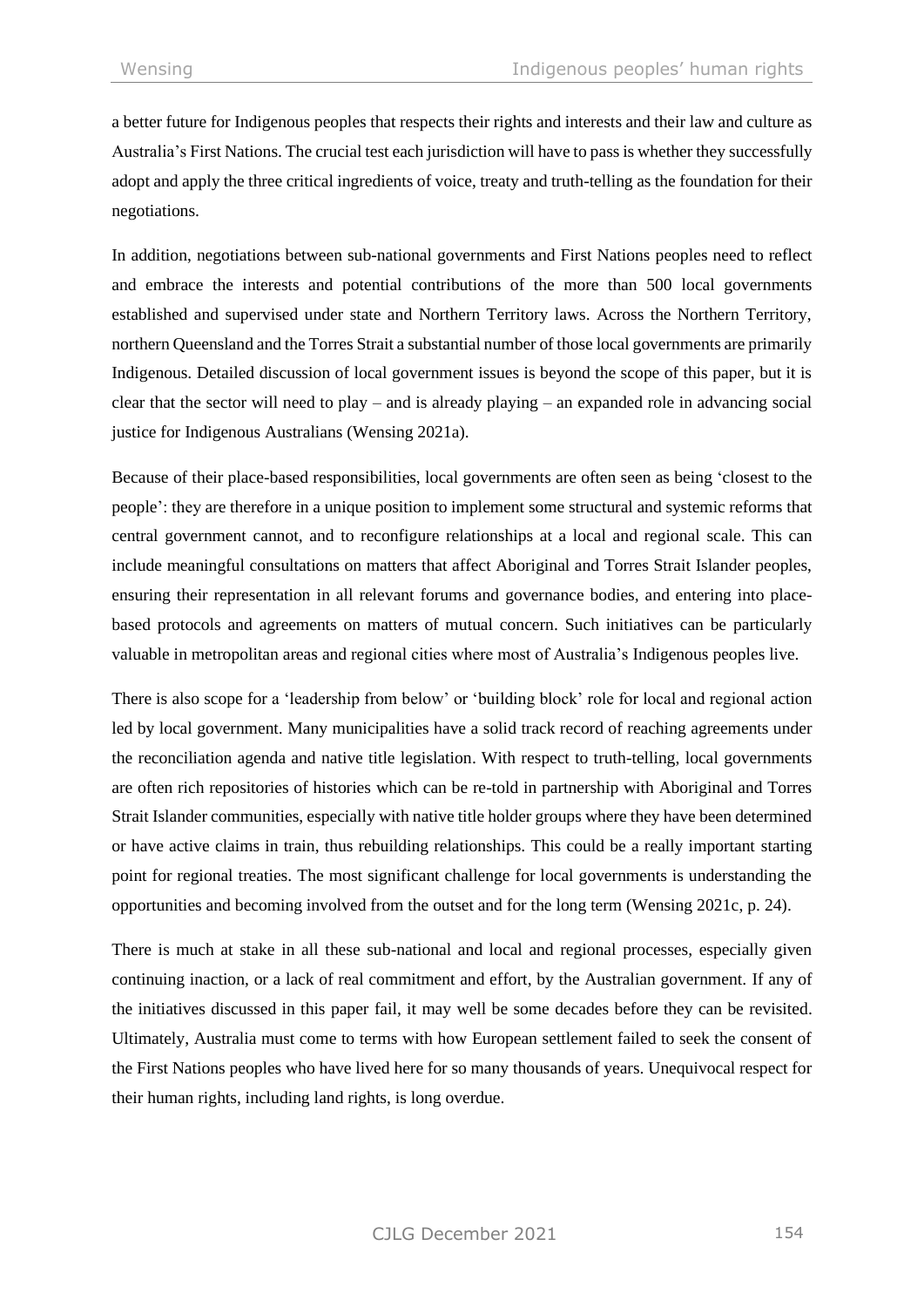# **Declaration of conflicting interest**

The author declared no potential conflicts of interest with respect to the research, authorship, and/or publication of this article.

# **Funding**

The authors received no financial support for the research, authorship, and/or publication of this article.

# **References**

- Aboriginal Victoria (2019) *"To be heard and for the words to have actions" Traditional Owner voices: improving government relationships and supporting strong foundations*. Available at: [https://www.content.vic.gov.au/sites/default/files/2019-11/Traditional-owner-voices-improving](https://www.content.vic.gov.au/sites/default/files/2019-11/Traditional-owner-voices-improving-government-relationships-and-supporting-strong-foundations.pdf)[government-relationships-and-supporting-strong-foundations.pdf](https://www.content.vic.gov.au/sites/default/files/2019-11/Traditional-owner-voices-improving-government-relationships-and-supporting-strong-foundations.pdf)
- Assembly of First Nations (undated) *Backgrounder: Bill C-15: An Act respecting the United Nations Declaration on the Rights of Indigenous Peoples.* Available at: [https://www.afn.ca/wp](https://www.afn.ca/wp-content/uploads/2021/01/C-15_Backgrounder_ENG.pdf)[content/uploads/2021/01/C-15\\_Backgrounder\\_ENG.pdf](https://www.afn.ca/wp-content/uploads/2021/01/C-15_Backgrounder_ENG.pdf)
- Australian Capital Territory (ACT) Government (2001) *Agreement between the Australian Capital Territory and ACT Native Title Claim Groups.* (Copy held on file by the author).
- Australian Capital Territory (ACT) Government (2021a) *Australian Capital Territory Budget 2021–22, Aboriginal and Torres Strait Islander budget statement.* October. Available at: [https://www.treasury.act.gov.au/\\_\\_data/assets/pdf\\_file/0003/1870284/2021-22-Aboriginal-and-Torres-](https://www.treasury.act.gov.au/__data/assets/pdf_file/0003/1870284/2021-22-Aboriginal-and-Torres-Strait-Islander-Budget-Statement.pdf)[Strait-Islander-Budget-Statement.pdf](https://www.treasury.act.gov.au/__data/assets/pdf_file/0003/1870284/2021-22-Aboriginal-and-Torres-Strait-Islander-Budget-Statement.pdf)
- Australian Capital Territory (ACT) Government (2021b) *ACT government closing the gap: jurisdictional implementation plan.* Available at: [https://www.communityservices.act.gov.au/\\_\\_data/assets/pdf\\_file/0007/1815451/ACT-National-Closing](https://www.communityservices.act.gov.au/__data/assets/pdf_file/0007/1815451/ACT-National-Closing-the-Gap-Agreement-Implementation-Plan.pdf)[the-Gap-Agreement-Implementation-Plan.pdf](https://www.communityservices.act.gov.au/__data/assets/pdf_file/0007/1815451/ACT-National-Closing-the-Gap-Agreement-Implementation-Plan.pdf)
- Australian Institute of Aboriginal and Torres Strait Islander Studies (AIATSIS) (1988) *Barunga Statement*. Available at: https://aiatsis.gov.au/explore/barunga-statement
- Barnett, C. (2015) (2015) *Premier's statement to Parliament – 14 October 2015*. Extract from Hansard, WA Legislative Assembly. pp. 7313b–7314a.
- Barr. A. and Rattenbury, S. (2020) *Parliamentary and governing agreement*. 10th Legislative Assembly for the Australian Capital Territory. Available at: https://www.cmtedd.act.gov.au/\_\_data/assets/pdf\_file/0003/1654077/Parliamentary-Agreement-for-the-10th-Legislative-Assembly.pdf
- Brigg, M. and Murphy, L. (2011) Beyond captives and captors: settler-indigenous governance for the 21<sup>st</sup> century. (pp. 1-31). In Maddison, S. and Brigg, M. (eds.) *Unsettling the settler state. creativity and resistance in indigenous settler-state governance*, (Chapter 1). Leichhardt, Sydney: The Federation Press.
- British Columbia (2018) *Draft principles that guide the Province of British Columbia's relationship with Indigenous peoples.* Available at: [https://www2.gov.bc.ca/assets/gov/careers/about-the-bc-public](https://www2.gov.bc.ca/assets/gov/careers/about-the-bc-public-service/diversity-inclusion-respect/draft_principles.pdf)[service/diversity-inclusion-respect/draft\\_principles.pdf](https://www2.gov.bc.ca/assets/gov/careers/about-the-bc-public-service/diversity-inclusion-respect/draft_principles.pdf)
- British Columbia (2019) *Declaration on the Rights of Indigenous Peoples Act,* S.B.C. 2019, c. 44 (CanLII). Victoria, British Columbia, Canada: Queen's Printer.
- British Columbia (2021) *Declaration on the Rights of Indigenous peoples Act, draft action plan. Draft for consultation.* Available at: [https://www2.gov.bc.ca/assets/gov/government/ministries](https://www2.gov.bc.ca/assets/gov/government/ministries-organizations/ministries/indigenous-relations-reconciliation/declaration_act_action_plan_for_consultation.pdf)[organizations/ministries/indigenous-relations](https://www2.gov.bc.ca/assets/gov/government/ministries-organizations/ministries/indigenous-relations-reconciliation/declaration_act_action_plan_for_consultation.pdf)[reconciliation/declaration\\_act\\_action\\_plan\\_for\\_consultation.pdf](https://www2.gov.bc.ca/assets/gov/government/ministries-organizations/ministries/indigenous-relations-reconciliation/declaration_act_action_plan_for_consultation.pdf)
- Coalition of Peaks (2020) *A report on engagement with Aboriginal and Torres Strait Islander people to inform a new national agreement on closing the gap*. Available at: <https://coalitionofpeaks.org.au/download/2019-community-engagements/>

Commonwealth of Australia (1901) *Australian Constitution Act 1901* (Cth). Melbourne: Commonwealth of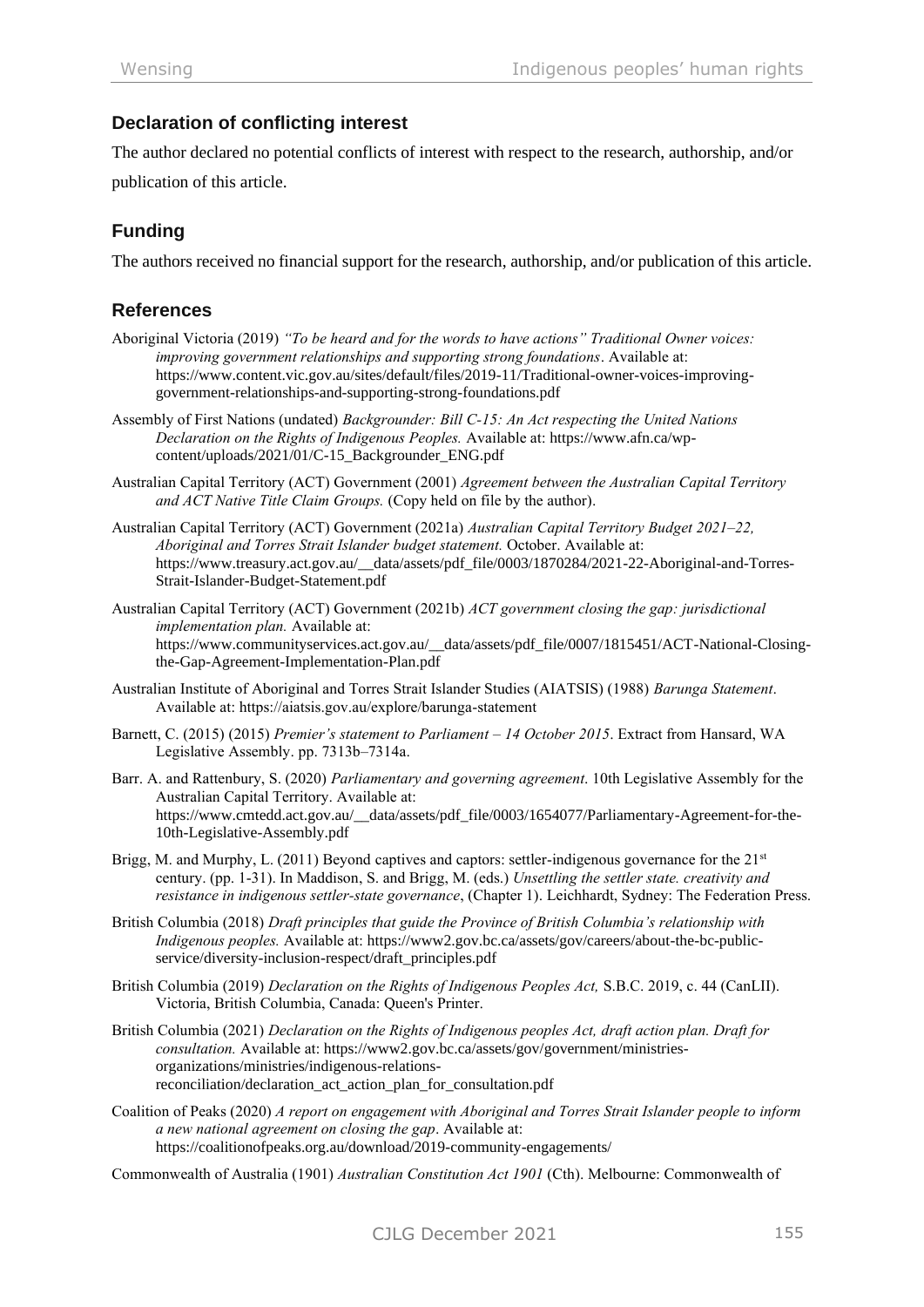Australia.

- Commonwealth of Australia (1976) *Aboriginal Land Rights (Northern Territory) Act 1976 (Cth).* Canberra: Commonwealth of Australia.
- Commonwealth of Australia (1993) *Native Title Act 1993 (Cth).* Canberra: Commonwealth of Australia.
- Commonwealth of Australia (2021) *Commonwealth closing the gap implementation plan. July.* Available at: <https://www.niaa.gov.au/sites/default/files/publications/commonwealth-implementation-plan-130821.pdf>
- Davis, M. (2017) Self-determination and the right to be heard. In: Morris, S. (ed.) *A rightful place. a road map to recognition,* (pp. 119-146). Carlton, Vic: Black Inc.
- Federation of Victorian Traditional Owner Corporations (FVTOC) (2021) *A framework for Traditional Owner treaties: lessons from the Settlement Act*. Discussion Paper No. 5. Available at: [https://static1.squarespace.com/static/5b337bd52714e5a3a3f671e2/t/617a299c3ebd5b1034ae9b05/16353](https://static1.squarespace.com/static/5b337bd52714e5a3a3f671e2/t/617a299c3ebd5b1034ae9b05/1635396004539/1376_FVTOC+Treaty+Paper+%235.%C6%92+final.pdf) [96004539/1376\\_FVTOC+Treaty+Paper+%235.%C6%92+final.pdf](https://static1.squarespace.com/static/5b337bd52714e5a3a3f671e2/t/617a299c3ebd5b1034ae9b05/1635396004539/1376_FVTOC+Treaty+Paper+%235.%C6%92+final.pdf)
- First Peoples' Assembly of Victoria (FPAV) (2019) *Constitution of the First Peoples Assembly of Victoria Limited.* Available at: [http://firstpeoplesvic.org/wp-content/uploads/2019/12/First-Peoples-Assembly-of-](http://firstpeoplesvic.org/wp-content/uploads/2019/12/First-Peoples-Assembly-of-Victoria-Constitution-14-November-2019.pdf)[Victoria-Constitution-14-November-2019.pdf](http://firstpeoplesvic.org/wp-content/uploads/2019/12/First-Peoples-Assembly-of-Victoria-Constitution-14-November-2019.pdf)
- First Peoples' Assembly of Victoria (FPAV) (undated) *Governance and decision making map*. Available at: <https://www.firstpeoplesvic.org/download/governance-and-decision-making-map/>
- Gover, K. (2020) Treaties and the UN Declaration on the Rights of Indigenous Peoples. The significance of Article 37. In *UNDRIP implementation: comparative approaches, indigenous voices from CANZUS*. Special Report, (pp. 77–86). Centre for International Governance Innovation. Available at: [https://www.cigionline.org/static/documents/documents/UNDRIPIII\\_web\\_mar27.pdf](https://www.cigionline.org/static/documents/documents/UNDRIPIII_web_mar27.pdf)
- Government of Canada (2016) *Canada becomes a full supporter of the United Nations Declaration on the Rights of Indigenous Peoples.* News Release, 10 May 2016. Available at: [https://www.canada.ca/en/indigenous-northern-affairs/news/2016/05/canada-becomes-a-full-supporter](https://www.canada.ca/en/indigenous-northern-affairs/news/2016/05/canada-becomes-a-full-supporter-of-the-united-nations-declaration-on-the-rights-of-indigenous-peoples.html)[of-the-united-nations-declaration-on-the-rights-of-indigenous-peoples.html](https://www.canada.ca/en/indigenous-northern-affairs/news/2016/05/canada-becomes-a-full-supporter-of-the-united-nations-declaration-on-the-rights-of-indigenous-peoples.html)
- Government of Canada (2018) *Principles respecting the government of Canada's relationship with Indigenous peoples*. Available at: https://www.justice.gc.ca/eng/csj-sjc/principles.pdf
- Government of Canada (2021) *An Act respecting the UN Declaration on the Rights of Indigenous Peoples, statutes of Canada 2021.* Assented to 21 June. Ottowa, Canada: Published under authority of the Speaker of the House of Commons.
- Government of Canada (undated) *Treaties and agreements*. Available at: [https://www.rcaanc](https://www.rcaanc-cirnac.gc.ca/eng/1100100028574/1529354437231)[cirnac.gc.ca/eng/1100100028574/1529354437231](https://www.rcaanc-cirnac.gc.ca/eng/1100100028574/1529354437231)
- Government of South Australia (2013) *Aboriginal regional authorities. A regional approach to governance in SA, Phase 1, Summary Report.* SA: Department of the Premier and Cabinet.
- Government of South Australia (2021) *South Australia's implementation plan for the national agreement on Closing the Gap*. Available at: [https://www.dpc.sa.gov.au/responsibilities/aboriginal-affairs-and](https://www.dpc.sa.gov.au/responsibilities/aboriginal-affairs-and-reconciliation/closing-the-gap/south-australias-implementation-plan/South-Australias-Implementation-Plan-for-Closing-the-Gap.pdf)[reconciliation/closing-the-gap/south-australias-implementation-plan/South-Australias-Implementation-](https://www.dpc.sa.gov.au/responsibilities/aboriginal-affairs-and-reconciliation/closing-the-gap/south-australias-implementation-plan/South-Australias-Implementation-Plan-for-Closing-the-Gap.pdf)[Plan-for-Closing-the-Gap.pdf](https://www.dpc.sa.gov.au/responsibilities/aboriginal-affairs-and-reconciliation/closing-the-gap/south-australias-implementation-plan/South-Australias-Implementation-Plan-for-Closing-the-Gap.pdf)
- Government of Tasmania (2021) *Closing the Gap Tasmanian implementation plan 2021– 023.* Available at: [https://www.communities.tas.gov.au/\\_\\_data/assets/pdf\\_file/0028/180478/Closing-the-Gap-Tasmanian-](https://www.communities.tas.gov.au/__data/assets/pdf_file/0028/180478/Closing-the-Gap-Tasmanian-Implementation-Plan-August-2021.pdf)[Implementation-Plan-August-2021.pdf](https://www.communities.tas.gov.au/__data/assets/pdf_file/0028/180478/Closing-the-Gap-Tasmanian-Implementation-Plan-August-2021.pdf)
- Government of Victoria and the Co-Chairs of the First Peoples Assembly of Victoria (FPAV) (2021) *Joint statement on Victoria's truth and justice process*. 9 March. Available at: https://www.firstpeoplesvic.org/media/joint-statement-on-victorias-truth-and-justice-process-9-march-2021/
- Government of Victoria (2010) *Traditional Owner Settlement Act 2010 (Vic).* Melbourne: Government of Victoria.
- Government of Victoria (2014) *Inquiries Act 2014* (Vic). Melbourne: Government of Victoria.
- Government of Victoria (2016) *Victorian Government Aboriginal Affairs Report*. Available at: [https://www.firstpeoplesrelations.vic.gov.au/sites/default/files/2019-](https://www.firstpeoplesrelations.vic.gov.au/sites/default/files/2019-09/Victorian_Government_Aboriginal_Affairs_Report_2016.pdf)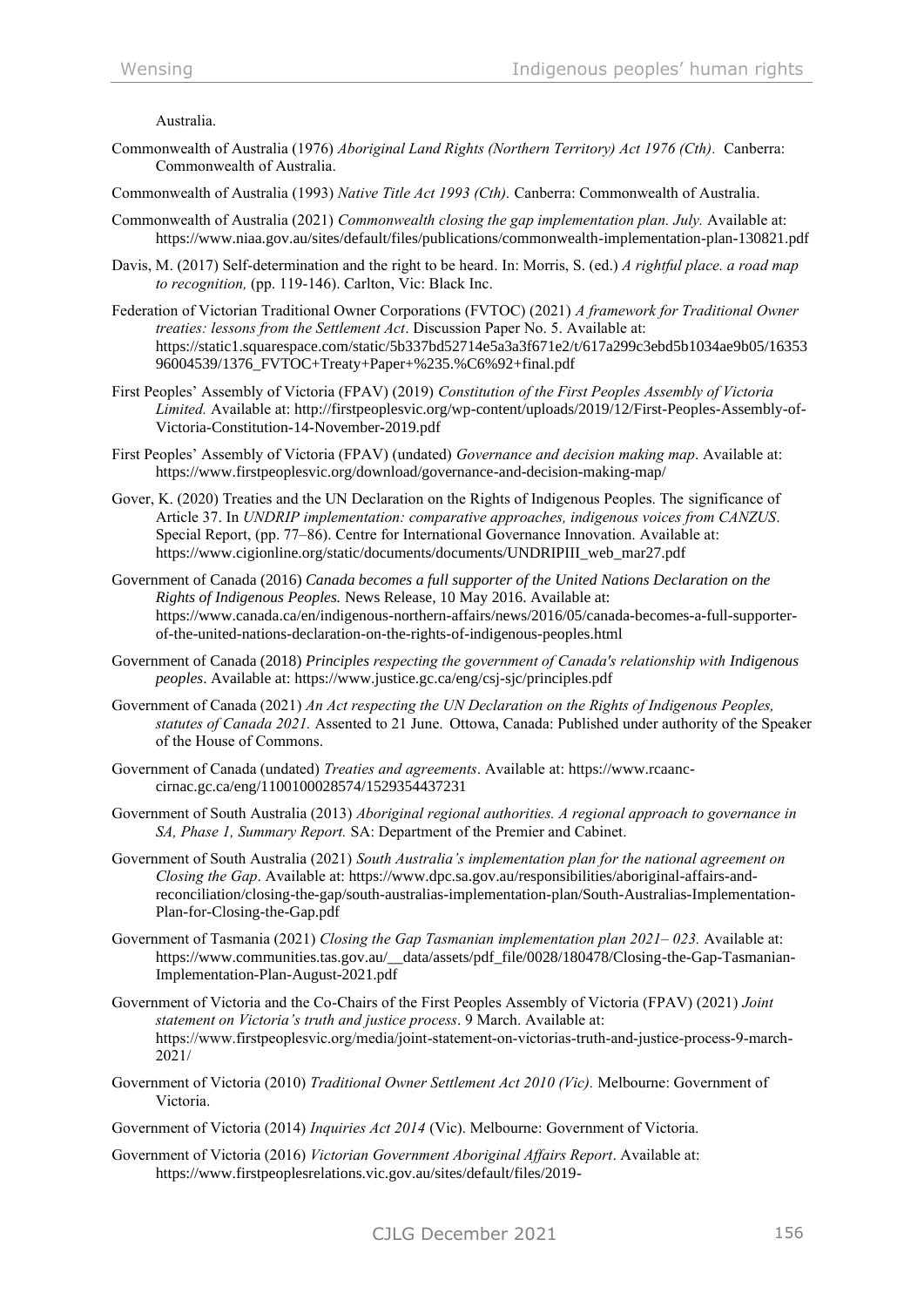[09/Victorian\\_Government\\_Aboriginal\\_Affairs\\_Report\\_2016.pdf](https://www.firstpeoplesrelations.vic.gov.au/sites/default/files/2019-09/Victorian_Government_Aboriginal_Affairs_Report_2016.pdf)

- Government of Victoria (2018) *Advancing the Treaty Process with Aboriginal Victorians Act 2018 (Vic).* Melbourne: Government of Victoria.
- Government of Victoria (2019) *Advancing the Victorian treaty process annual report and plan 2018-19.* Available at: [https://www.firstpeoplesrelations.vic.gov.au/sites/default/files/2019-09/Advancing-the-](https://www.firstpeoplesrelations.vic.gov.au/sites/default/files/2019-09/Advancing-the-Victorian-Treaty-Process-Annual-Report-and-Plan-2018-19.pdf)[Victorian-Treaty-Process-Annual-Report-and-Plan-2018-19.pdf](https://www.firstpeoplesrelations.vic.gov.au/sites/default/files/2019-09/Advancing-the-Victorian-Treaty-Process-Annual-Report-and-Plan-2018-19.pdf)
- Government of Western Australia (2016) *Noongar (Koorah, Nitja, Boordahwan) (Past, Present, Future) Recognition Act 2016 (WA).* Perth: Government of Western Australia.
- Government of Western Australia (2021) *Closing the Gap jurisdictional implementation plan Western Australia.* Available at: https://www.wa.gov.au/government/publications/closing-the-gap-wasimplementation-plan
- Graham, M. and Petrie, A. (2018) *Advancing the treaty process with Aboriginal Victorians Bill 2018.* No. 5. May 2018, Treaty Series. Melbourne: Parliamentary Library & Information Service, Department of Parliamentary Services, Parliament of Victoria.
- Gutwein, P. Premier of Tasmania (2021) *Official opening of the 50th Parliament of Tasmania*. 22 June. Available at: [https://www.premier.tas.gov.au/site\\_resources\\_2015/additional\\_releases/official\\_opening\\_of\\_the\\_50th\\_p](https://www.premier.tas.gov.au/site_resources_2015/additional_releases/official_opening_of_the_50th_parliament_of_tasmania/official_opening_of_the_50th_parliament_of_tasmania) [arliament\\_of\\_tasmania/official\\_opening\\_of\\_the\\_50th\\_parliament\\_of\\_tasmania](https://www.premier.tas.gov.au/site_resources_2015/additional_releases/official_opening_of_the_50th_parliament_of_tasmania/official_opening_of_the_50th_parliament_of_tasmania)
- Hiatt, L.R. (1987) Treaty, compact, Makaratta …? *Oceania*, 58 (2), 140–144. https://doi.org/10.1002/j.1834- 4461.1987.tb02266.x
- High Court of Australia (HCA) (1992) *Mabo v the State of Queensland (No. 2).* (1992) 175 Commonwealth Law Reports 1.
- High Court of Australia (HCA) (1996) *Wik Peoples v State of Queensland.* (Pastoral lease case) [1966] HCA 40, (1996) 187 Commonwealth Law Reports 1.
- High Court of Australia (2002) *Members of the Yorta Aboriginal Community v Victoria.* (2002) HCA 58 and 214 Commonwealth Law Reports 422.
- Hobbs, H. (2021) Victoria's truth-telling commission: to move forward, we need to answer for the legacies of colonisation. *The Conversation*, 9 March.
- Hobbs, H. and Williams, G. (2019) Treaty-making in the Australian federation. *Melbourne University Law Review*, 43 (1), 178–232.
- Hoehn, F. (2012) *Reconciling sovereignties. Aboriginal nations and Canada.* Saskatoon: Native Law centre, University of Saskatchewan.
- Hoehn, F. (2016) Back to the future reconciliation and indigenous sovereignty after Tsilhqot'In'. *University of New Brunswick Law Journal*, 67, 109–145.
- Howitt, R. (2006) Scales of coexistence: tackling the tension between legal and cultural landscapes in post-Mabo Australia. *Macquarie Law Journal*, 6, 49–64.
- Howitt, R. (2019) Unsettling the taken (-for-granted). *Progress in Human Geography,* 1–23. https://doi.org/10.1177/0309132518823962
- Howitt, R. and Lunkapis, G.J. (2010) Coexistence: planning and the challenge of indigenous rights. In: Hillier, J. and Healey, P. (eds.) *The Ashgate research companion to planning theory: conceptual challenges for spatial planning,* (pp. 109–133). Farnham, UK: Ashgate Publishing Ltd.
- Human Rights and Equal Opportunity Commission (HREOC) (1997) *Bringing them home: National Inquiry into the separation of Aboriginal and Torres Strait Islander children from their families*. Final report. HREOC, Sydney. Available at: [https://www.humanrights.gov.au/publications/bringing-them-home](https://www.humanrights.gov.au/publications/bringing-them-home-report-1997)[report-1997](https://www.humanrights.gov.au/publications/bringing-them-home-report-1997)

Hutchins, the Hon Natalie (2016) *Aboriginal Victorians talk treaty*. Media Release, Monday, 18 July.

Jackson McDonald Lawyers (2016) *Noongar governance structure manual.* Available at: [https://www.dpc.wa.gov.au/swnts/Documents/Noongar%20Governance%20Structure%20Manual%2020](https://www.dpc.wa.gov.au/swnts/Documents/Noongar%20Governance%20Structure%20Manual%2020-12-2016-JacMac.pdf) [-12-2016-JacMac.pdf](https://www.dpc.wa.gov.au/swnts/Documents/Noongar%20Governance%20Structure%20Manual%2020-12-2016-JacMac.pdf)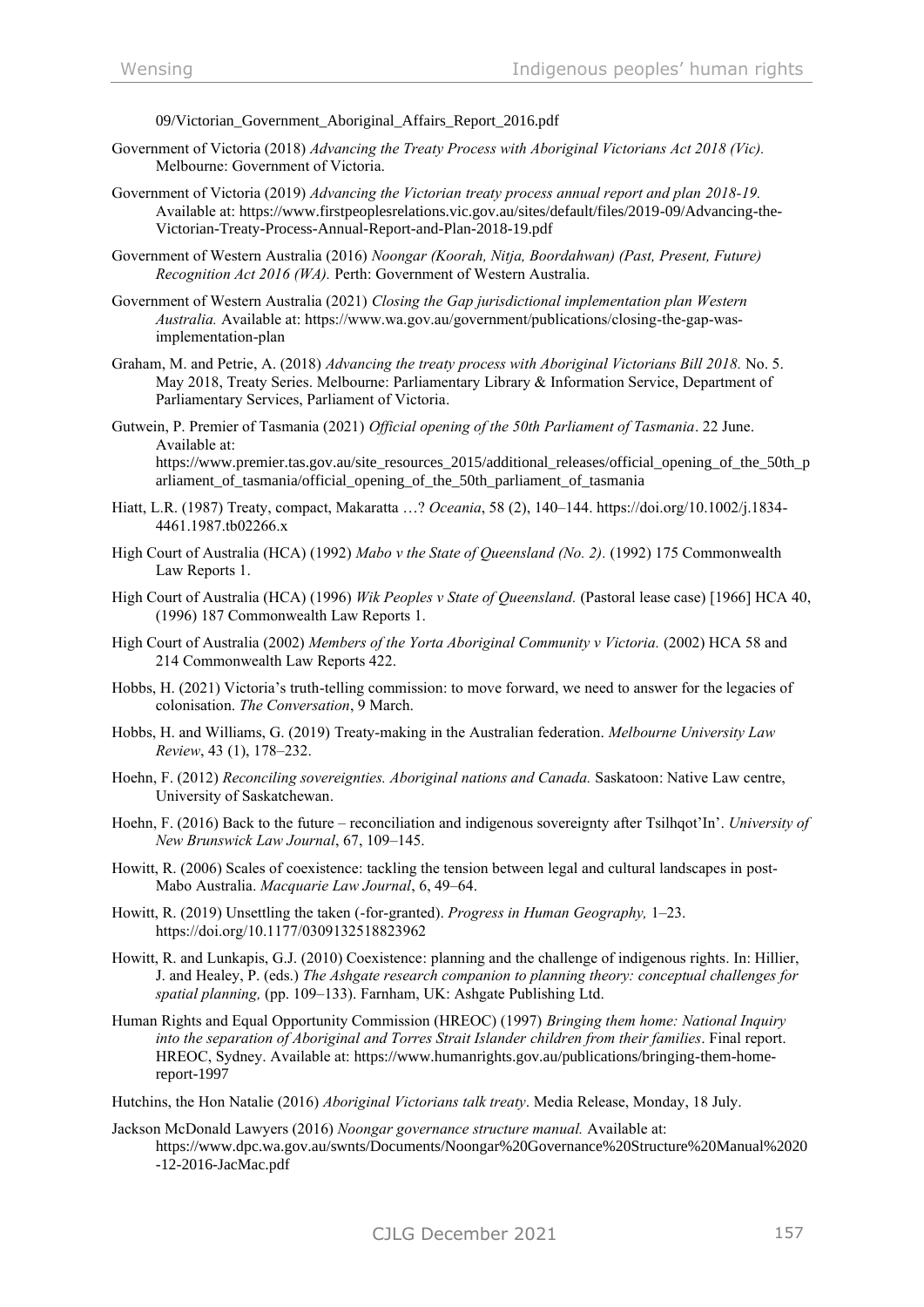- Jones, C. (2016) *New treaty new tradition. Reconciling New Zealand and Māori law*. Wellington: Victoria University Press.
- Library of Parliament of Canada (2021) *Legislative Summary Bill C-15: An Act Respecting the United Nations Declaration on the Rights of Indigenous Peoples*. Publication No. 43-2-C-15-E. Parliamentary Information, Education and Research Services. Available at: [https://lop.parl.ca/staticfiles/PublicWebsite/Home/ResearchPublications/LegislativeSummaries/PDF/43-](https://lop.parl.ca/staticfiles/PublicWebsite/Home/ResearchPublications/LegislativeSummaries/PDF/43-2/43-2-c15-e.pdf) [2/43-2-c15-e.pdf](https://lop.parl.ca/staticfiles/PublicWebsite/Home/ResearchPublications/LegislativeSummaries/PDF/43-2/43-2-c15-e.pdf)
- Lino, D. (2018) *Constitutional recognition. First Peoples and the Australian settler state*. Leichardt: The Federation Press.
- Maddison, S. and Wandin, D. (2019) So much at stake: forging a treaty with authority and respect. Commentary. *Australian Book Review*, No. 413, August. Available at: [https://www.australianbookreview.com.au/abr-online/archive/2019/371-august-2019-no-413/5658-so](https://www.australianbookreview.com.au/abr-online/archive/2019/371-august-2019-no-413/5658-so-much-at-stake-forging-a-treaty-with-authority-and-respect-by-sarah-maddison-and-dale-wandin)[much-at-stake-forging-a-treaty-with-authority-and-respect-by-sarah-maddison-and-dale-wandin](https://www.australianbookreview.com.au/abr-online/archive/2019/371-august-2019-no-413/5658-so-much-at-stake-forging-a-treaty-with-authority-and-respect-by-sarah-maddison-and-dale-wandin)
- National Indigenous Australians Agency (NIAA) (2020) *National agreement on Closing the Gap*. July 2020. Available at: <https://www.closingthegap.gov.au/national-agreement-closing-gap-glance>
- New South Wales Government (2021) *NSW implementation plan for Closing the Gap.* Available at: [https://www.aboriginalaffairs.nsw.gov.au/closingthegap/nsw-implementation-plan/2021-22](https://www.aboriginalaffairs.nsw.gov.au/closingthegap/nsw-implementation-plan/2021-22-implementation-plan/NSW-Implementation-Plan-2021-22.pdf) [implementation-plan/NSW-Implementation-Plan-2021-22.pdf](https://www.aboriginalaffairs.nsw.gov.au/closingthegap/nsw-implementation-plan/2021-22-implementation-plan/NSW-Implementation-Plan-2021-22.pdf)
- New Zealand Government (1991) *Resource Management Act 1991.* Wellington: New Zealand Government.
- New Zealand Government (2019) *HE PUAPUA, Report of the Working Group on a plan to realise the UN Declaration on the Rights of Indigenous Peoples in Aotearoa/New Zealand.* Available at: <https://www.tpk.govt.nz/en/a-matou-mohiotanga/cabinet-papers>
- New Zealand Government (2021) *UNDRIP: next steps for a declaration plan.* Cabinet Social Wellbeing Committee, Minute of Decision, 21 June. Available at: [https://www.tpk.govt.nz/en/a-matou](https://www.tpk.govt.nz/en/a-matou-mohiotanga/cabinet-papers)[mohiotanga/cabinet-papers](https://www.tpk.govt.nz/en/a-matou-mohiotanga/cabinet-papers)
- Northern Territory (NT) Government (2019a) *Aboriginal Affairs Sub-Committee of Cabinet.* Department of the Chief Minister, NT Government. (Held on file by the author.)
- Northern Territory (NT) Government (2019b) *Treaty in the NT government*. Department of the Chief Minister, NT Government. (Held on file by the author.)
- NT Government and Northern, Central, Anindilyakwa and Tiwi Land Councils (2018) *The Barunga Agreement. 8 June 2018, A Memorandum of Understanding to provide for the development of a framework for negotiating a Treaty with the First Nations of the Northern Territory of Australia.* Available at: [https://dcm.nt.gov.au/\\_\\_data/assets/pdf\\_file/0003/514272/barunga-muo-treaty.pdf](https://dcm.nt.gov.au/__data/assets/pdf_file/0003/514272/barunga-muo-treaty.pdf)
- Northern Territory Treaty Commission (2020a) *Interim report of the Northern Territory Treaty Commissioner, Stage One.* March. Available at: [https://treatynt.com.au/\\_\\_data/assets/pdf\\_file/0012/881697/nttc-interim](https://treatynt.com.au/__data/assets/pdf_file/0012/881697/nttc-interim-report.pdf)[report.pdf](https://treatynt.com.au/__data/assets/pdf_file/0012/881697/nttc-interim-report.pdf)
- Northern Territory Treaty Commission (2020b) *Treaty discussion paper.* 30 June. Available at: [https://treatynt.com.au/\\_\\_data/assets/pdf\\_file/0008/906398/treaty-discussion-paper.pdf](https://treatynt.com.au/__data/assets/pdf_file/0008/906398/treaty-discussion-paper.pdf)
- Northern Territory Treaty Commission (2021) *Towards truth telling*. 12 February. Available at: [https://treatynt.com.au/\\_\\_data/assets/pdf\\_file/0005/982544/towards-truth-telling.pdf](https://treatynt.com.au/__data/assets/pdf_file/0005/982544/towards-truth-telling.pdf)
- Office of Treaty Settlements (2018) *Healing the past, building a future. A guide to treaty of Waitangi claims and negotiations with the Crown*. Wellington, New Zealand. Available at: <https://www.govt.nz/assets/Documents/OTS/The-Red-Book/The-Red-Book.pdf>
- Palaszczuk, A. the Hon (2019) *Historic signing of 'tracks to treaty' commitment.* The Premier, Joint Media Statement (with other Queensland Government Ministers). 14 July 2019. (Held on file by the author.)
- Palmer, M. (2008) *The treaty of Waitangi in New Zealand's law and constitution.* Wellington: Victoria University Press.
- Porter, L. and Barry, J. (2016) *Planning for coexistence? Recognizing Indigenous rights through land-use planning in Canada and Australia.* Oxon, UK: Routledge.
- Queensland Government (2019) *Human Rights Act 2019 (Qld).* Brisbane: Queensland Government.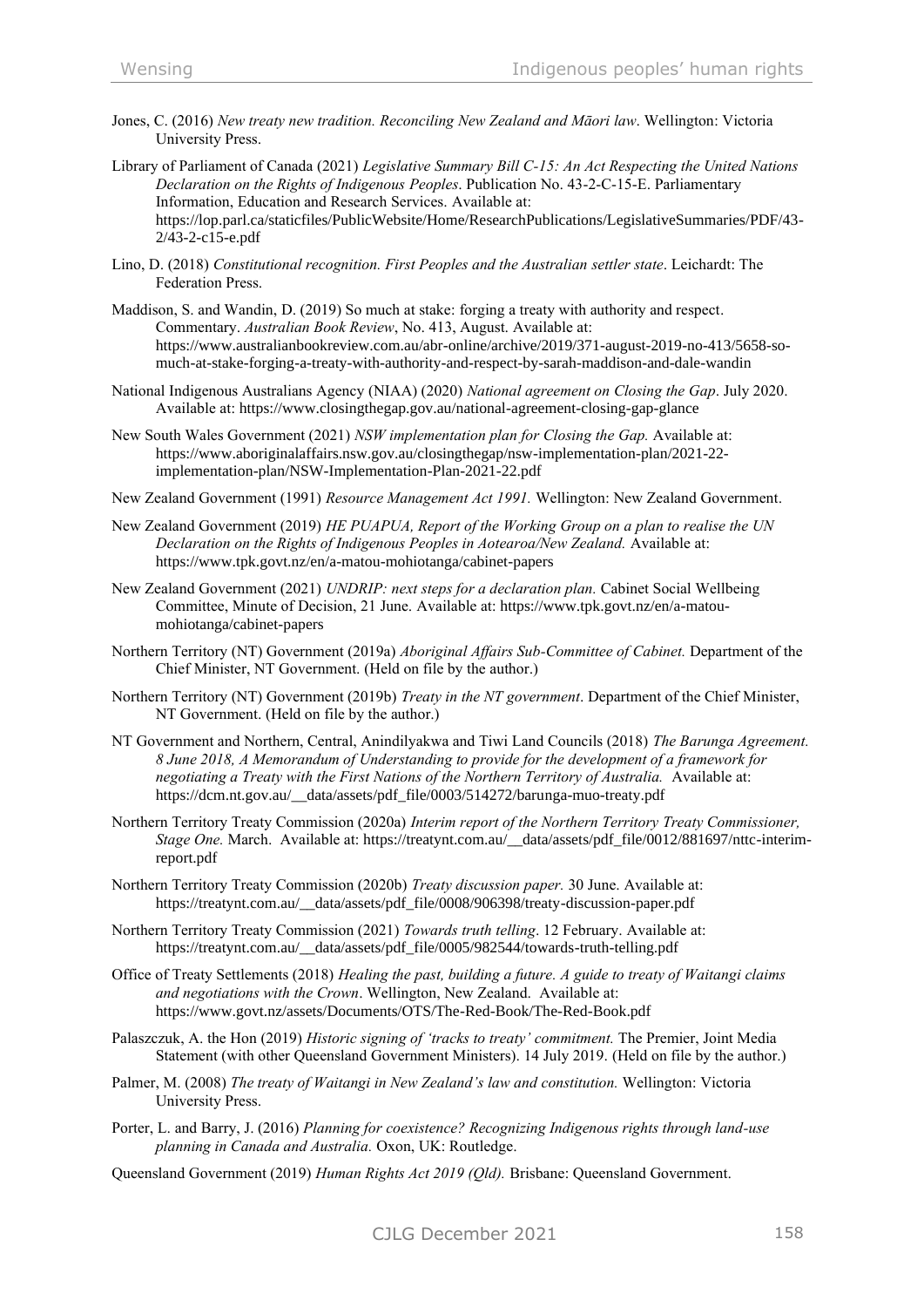Queensland Government (2020) *Treaty statement of commitment and response to recommendations of the Eminent Panel.* August. Available at:

[https://www.dsdsatsip.qld.gov.au/resources/dsdsatsip/work/atsip/reform-tracks-treaty/path-treaty/treaty](https://www.dsdsatsip.qld.gov.au/resources/dsdsatsip/work/atsip/reform-tracks-treaty/path-treaty/treaty-statement-commitment-august-2020.pdf)[statement-commitment-august-2020.pdf](https://www.dsdsatsip.qld.gov.au/resources/dsdsatsip/work/atsip/reform-tracks-treaty/path-treaty/treaty-statement-commitment-august-2020.pdf)

- Queensland Government (2021) *Queensland's closing the gap implementation plan.* Available at: [https://www.dsdsatsip.qld.gov.au/resources/dsdsatsip/work/atsip/reform-tracks-treaty/closing](https://www.dsdsatsip.qld.gov.au/resources/dsdsatsip/work/atsip/reform-tracks-treaty/closing-gap/closing-gap-implementation-plan.pdf)[gap/closing-gap-implementation-plan.pdf](https://www.dsdsatsip.qld.gov.au/resources/dsdsatsip/work/atsip/reform-tracks-treaty/closing-gap/closing-gap-implementation-plan.pdf)
- Referendum Council (2017a) *Final report of the Referendum Council and Uluru Statement from the Heart.* Available at:

https://www.referendumcouncil.org.au/sites/default/files/report\_attachments/Referendum\_Council\_Final \_Report.pdf

- Referendum Council (2017b) *Uluru Statement from the Heart, Statement on the First Nations National Constitutional Convention.* 26 May 2017. Available at: [https://www.referendumcouncil.org.au/sites/default/files/2017-](https://www.referendumcouncil.org.au/sites/default/files/2017-05/Uluru_Statement_From_The_Heart_0.PDF) [05/Uluru\\_Statement\\_From\\_The\\_Heart\\_0.PDF](https://www.referendumcouncil.org.au/sites/default/files/2017-05/Uluru_Statement_From_The_Heart_0.PDF)
- Royal Commission into Aboriginal Deaths in Custody (RCADC) (1991) *Final reports – national and regional.*  Available at: <http://www.austlii.edu.au/au/other/IndigLRes/rciadic/>
- Royal Commission into Institutional Responses to Child Sexual Abuse (RCIRCSA) (2017) *Final report.*  Available at: <https://www.childabuseroyalcommission.gov.au/final-report>
- State of Queensland (2020a) *Report from the Treaty Working Group on Queensland's path to treaty.* February. Available at: [https://www.dsdsatsip.qld.gov.au/resources/dsdsatsip/work/atsip/reform-tracks-treaty/path](https://www.dsdsatsip.qld.gov.au/resources/dsdsatsip/work/atsip/reform-tracks-treaty/path-treaty/treaty-working-group-report-2020.pdf)[treaty/treaty-working-group-report-2020.pdf](https://www.dsdsatsip.qld.gov.au/resources/dsdsatsip/work/atsip/reform-tracks-treaty/path-treaty/treaty-working-group-report-2020.pdf)
- State of Queensland (2020b) *Advice and recommendations from the Eminent Panel on Queensland's path to treaty.* February. Available at: [https://www.dsdsatsip.qld.gov.au/resources/dsdsatsip/work/atsip/reform](https://www.dsdsatsip.qld.gov.au/resources/dsdsatsip/work/atsip/reform-tracks-treaty/path-treaty/treaty-eminent-panel-february-2020.pdf)[tracks-treaty/path-treaty/treaty-eminent-panel-february-2020.pdf](https://www.dsdsatsip.qld.gov.au/resources/dsdsatsip/work/atsip/reform-tracks-treaty/path-treaty/treaty-eminent-panel-february-2020.pdf)
- Strelein, L.M. (2009) Compromised jurisprudence: Native title cases since Mabo. 2<sup>nd</sup> edition. Canberra Aboriginal Studies Press.
- Supreme Court of Canada (1973) *Calder et al. v. Attorney-General of British Columbia*. [1973] SCR 313.
- Te Aho, F. (2020) Treaty settlements, the UN Declaration and Rights Ritualism in Aotearoa New Zealand. In: *UNDRIP implementation: comparative approaches, Indigenous voices from CANZUS.* Special Report, (pp. 33–40). Centre for International Governance Innovation. Available at: [https://www.cigionline.org/static/documents/documents/UNDRIPIII\\_web\\_mar27.pdf](https://www.cigionline.org/static/documents/documents/UNDRIPIII_web_mar27.pdf)
- Thomas, R. (2017) *Talking treaty. Summary of engagements and next steps.* Treaty Commissioner. (Held on file by the author.)
- Turnbull, the Hon M., Brandis, G. and Scullion, N. (2017) *Response to Referendum Council's report on constitutional recognition.* Media Release 26 October 2017. Available at: [https://www.nigelscullion.com/media+hub/Response+to+Referendum+Council%E2%80%99s+report+o](https://www.nigelscullion.com/media+hub/Response+to+Referendum+Council%E2%80%99s+report+on+Constitutional+Recognition) [n+Constitutional+Recognition](https://www.nigelscullion.com/media+hub/Response+to+Referendum+Council%E2%80%99s+report+on+Constitutional+Recognition) [Accessed 15 November 2017].
- United Nations (2007) *Declaration on the Rights of Indigenous Peoples.* General Assembly Resolution 61/295. Available at: [http://legal.un.org/avl/pdf/ha/ga\\_61-295/ga\\_61-295\\_ph\\_e.pdf](http://legal.un.org/avl/pdf/ha/ga_61-295/ga_61-295_ph_e.pdf)
- United Nations (2012) *Right to the truth*. Resolution adopted by the Human Rights Council. A/HRC/RES/21/7. Available at https://documents-ddsny.un.org/doc/RESOLUTION/GEN/G12/173/61/PDF/G1217361.pdf?OpenElement
- United Nations (2013) *68/165. Right to the truth.* Resolution adopted by the General Assembly on 18 December 2013. A/RES/68/165. Available at: https://undocs.org/pdf?symbol=en/A/RES/68/165
- Victorian Parliamentary Library and Information Service (2018) *Advancing the treaty process with Aboriginal Victorians Bill 2018.* Treaty Series No. 5, May 2018. Parliamentary Library & Information Service, Department of Parliamentary Services, Parliament of Victoria. Available at: [https://www.parliament.vic.gov.au/publications/research-papers/download/36-research-papers/13861](https://www.parliament.vic.gov.au/publications/research-papers/download/36-research-papers/13861-advancing-the-treaty-process-with-aboriginal-victorians-bill-2018) [advancing-the-treaty-process-with-aboriginal-victorians-bill-2018](https://www.parliament.vic.gov.au/publications/research-papers/download/36-research-papers/13861-advancing-the-treaty-process-with-aboriginal-victorians-bill-2018) or [https://www.parliament.vic.gov.au/publications/research-papers/send/36-research-papers/13861](https://www.parliament.vic.gov.au/publications/research-papers/send/36-research-papers/13861-advancing-the-treaty-process-with-aboriginal-victorians-bill-2018) [advancing-the-treaty-process-with-aboriginal-victorians-bill-2018](https://www.parliament.vic.gov.au/publications/research-papers/send/36-research-papers/13861-advancing-the-treaty-process-with-aboriginal-victorians-bill-2018)